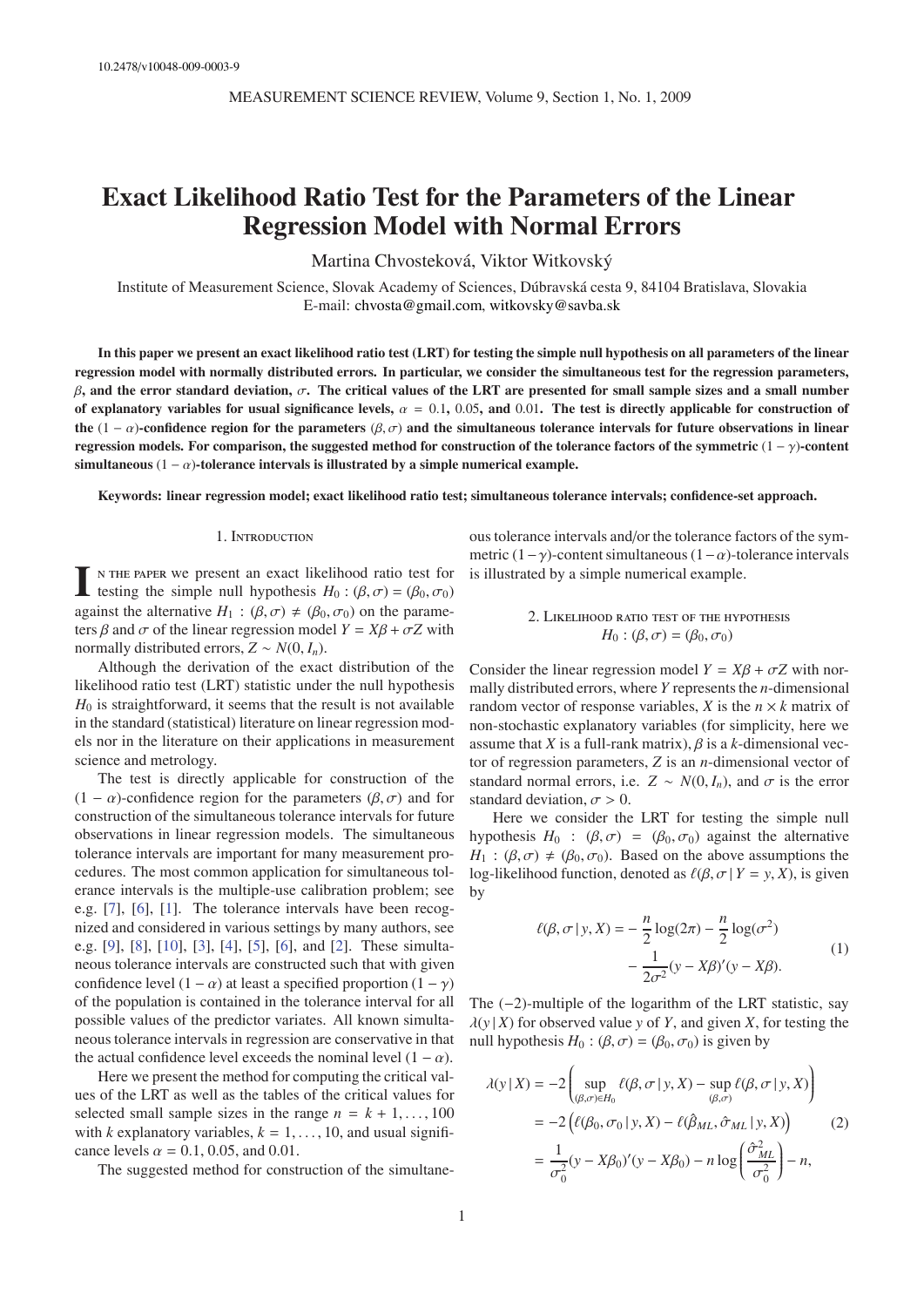where  $\hat{\beta}_{ML} = \hat{\beta} = (X'X)^{-1}X'y$  is the standard least squares estimate (LSE) of  $\beta$  (which is also the MLE of  $\beta$ ) and  $\hat{\sigma}_{ML}$  is the maximum likelihood estimate (MLE) of the standard deviation  $\sigma$ , i.e.  $\hat{\sigma}_{ML} = \sqrt{(y - X\hat{\beta})'(y - X\hat{\beta})/n}$ . Under given model assumptions, and under the null hypothesis  $H_0$ , it is straightforward to derive the distribution of the test statistic  $\lambda(Y|X)$ :

<span id="page-1-0"></span>
$$
\lambda(Y|X) \sim \frac{1}{\sigma_0^2} (Y - X\beta_0)'(Y - X\beta_0)
$$
  
-  $n \log \left( \frac{(Y - X\beta_0)' M_X (Y - X\beta_0)}{n \sigma_0^2} \right) - n$   
 $\sim Z'Z - n \log (Z'M_XZ) + n (\log(n) - 1)$   
 $\sim Z'(P_X + M_X)Z - n \log (Z'M_XZ) + n (\log(n) - 1)$   
 $\sim Q_k + Q_{n-k} - n \log (Q_{n-k}) + n (\log(n) - 1),$  (3)

where  $P_X = X(X'X)^{-1}X'$ ,  $M_X = I_n - P_X$ ,  $Z \sim N(0, I_n)$ ,  $Q_k \sim \chi_k^2$ and  $Q_{n-k} \sim \chi^2_{n-k}$  are two independent random variables with chi-square distributions, with *k* and *n* − *k* degrees of freedom, respectively. Note that the distribution of  $\lambda(Y|X)$  does not depend on the particular form of the regression design matrix *X* but only on the number of observations *n* and on  $k = rank(X)$ – the rank of the matrix *X*, i.e. λ(*Y* | *X*) ∼ λ(*Y* | *n*, *k*).

This LRT rejects the null hypothesis  $H_0$ : ( $\beta$ ,  $\sigma$ ) = ( $\beta_0$ ,  $\sigma_0$ ) for large values of the observed test statistic  $\lambda(y|X)$ , i.e. for the given significance level  $\alpha \in (0, 1)$  the test rejects the null hypothesis if

<span id="page-1-1"></span>
$$
\lambda(y \mid X) > \lambda_{1-\alpha},\tag{4}
$$

where  $\lambda_{1-\alpha}$  is the (1- $\alpha$ )-quantile of the distribution of the random variable  $\lambda(Y | n, k)$ , given in [\(3\)](#page-1-0). The quantiles  $\lambda_{1-\alpha}$  could be evaluated numerically, by inverting the cumulative distribution function, of the random variable  $\lambda(Y|n, k)$ , denoted by  $\mathcal{F}_{LR}(\cdot)$ :

$$
\mathcal{F}_{LR}(x) = \Pr(\lambda(Y \mid n, k) \le x) \n= \Pr(Q_k \le x - Q_{n-k} + n \log(Q_{n-k}) - n(\log(n) - 1)) \n= \int_0^\infty \mathcal{F}_{\chi_k^2}(x - q_{n-k} + n \log(q_{n-k}) - n(\log(n) - 1)) \n\times f_{\chi_{n-k}^2}(q_{n-k}) dq_{n-k},
$$
\n(5)

where  $\mathcal{F}_{\chi^2}(\cdot)$  denotes the cumulative distribution function of the chi-square distribution with *k* degrees of freedom, and  $f_{\chi^2_{n-k}}(\cdot)$  denotes the probability density function of the chisquare distribution with  $n - k$  degrees of freedom.

Notice that since the family of normal distributions meets the regularity conditions, from the standard asymptotic result about the distribution of the LRT  $\lambda(Y|X)$  we get that  $\lambda_{1-\alpha} \to \chi^2_{k+1,1-\alpha}$  as  $n \to \infty$ , where  $\chi^2_{k+1,1-\alpha}$  denotes the  $(1-\alpha)$ quantile of chi-square distribution with  $k + 1$  degrees of freedom.

The critical values of the LRT are presented in the enclosed tables for different number of explanatory variables,  $k = 1, \ldots, 10$ , selected small sample sizes,  $n = k+1$ : (1): 40,  $n = 45$ : (5): 100 and  $\infty$ , and for the usual significance levels  $\alpha = 0.1$  (Table [2\)](#page-5-0),  $\alpha = 0.05$  (Table [3\)](#page-6-0), and  $\alpha = 0.01$  (Table [4\)](#page-7-0).

Alternatively, the test of the hypothesis  $H_0$  :  $(\beta, \sigma)$  =  $(\beta_0, \sigma_0)$  could be based on the test statistic  $F^*$  defined as  $F^* = \lambda(Y|X)/(kS^2/\sigma_0^2)$ , where  $S^2 = (Y - X\hat{\beta})'(Y - X\hat{\beta})/(n-k)$ and  $\hat{\beta} = (X'X)^{-1}X'Y$ . Hence, we get

$$
F^* = \frac{1}{k} \frac{(\hat{\beta} - \beta_0)' X' X (\hat{\beta} - \beta_0)}{S^2} + \frac{n - k}{k}
$$
  
- 
$$
\frac{n}{k} \frac{\log((n - k)S^2/n\sigma_0^2) + 1}{S^2/\sigma_0^2},
$$
 (6)

Note that the leading term in  $F^*$  is the standard *F*-statistic for testing the hypothesis on regression parameters  $H_0$  :  $\beta = \beta_0$ against the alternative  $H_1$ :  $\beta \neq \beta_0$ . Under null hypothesis  $H_0$ : ( $\beta$ ,  $\sigma$ ) = ( $\beta_0$ ,  $\sigma_0$ ) we get directly

$$
F^{\star} \sim \frac{Q_k/k}{Q_{n-k}/n-k} + \frac{n-k}{k} - \frac{n}{k} \frac{\log(Q_{n-k}/n) + 1}{Q_{n-k}/n-k}.
$$
 (7)

Then, the test rejects the null hypothesis if

<span id="page-1-2"></span>
$$
F_{obs}^{\star} > F_{1-\alpha}^{\star},\tag{8}
$$

where  $F_{obs}^{\star}$  denotes the observed value of the statistic  $F^{\star}$  and  $F_{1-\alpha}^{\star}$  is the (1 –  $\alpha$ )-quantile of the distribution of the random variable  $F^*$ . Similarly as before, the quantiles  $F_{1-\alpha}^*$  could be evaluated numerically, by inverting the cumulative distribution function of the random variable  $F^*$ , denoted by  $\mathcal{F}_{F^*}(x)$ :

$$
\mathcal{F}_{F^*}(x) = \Pr(F^* \le x)
$$
  
= 
$$
\Pr\left(Q_k \le \frac{xkQ_{n-k}}{n-k} - Q_{n-k} + n\left(\log\left(\frac{Q_{n-k}}{n}\right) + 1\right)\right)
$$
  
= 
$$
\int_0^\infty \mathcal{F}_{\chi_k^2}\left(\frac{xkq_{n-k}}{n-k} - q_{n-k} + n\left(\log\left(\frac{q_{n-k}}{n}\right) + 1\right)\right)
$$
  

$$
\times f_{\chi_{n-k}^2}(q_{n-k}) dq_{n-k}.
$$
 (9)

## *Numerical Algorithm*

(*x*) = Pr(*F*

The Matlab algorithm for computing the quantiles  $\lambda_{1-\alpha}$  and  $F_{1-\alpha}^{\star}$  is available upon request from the authors.

For those interested in the idea of the algorithm, we present here a simplified working version of the Matlab code used for calculation of the quantiles of the distribution of the random variable  $\lambda(Y|n, k)$ , which is based on the following functions available in [Matlab:](http://www.mathworks.com/products/matlab/)

- [FZERO](http://www.mathworks.com/access/helpdesk/help/techdoc/index.html?/access/helpdesk/help/techdoc/ref/fzero.html) Single-variable nonlinear zero finding.  $X = FZERO$ (FUN,X0) tries to find a zero of the function FUN near X0, if X0 is a scalar.
- [QUADGK](http://www.mathworks.com/access/helpdesk/help/techdoc/index.html?/access/helpdesk/help/techdoc/ref/quadgk.html) Numerically evaluate integral by adaptive Gauss-Kronrod quadrature.  $Q = QUADGK$  (FUN, A, B) attempts to approximate the integral of scalar-valued function FUN from A to B using high order global adaptive quadrature and default error tolerances.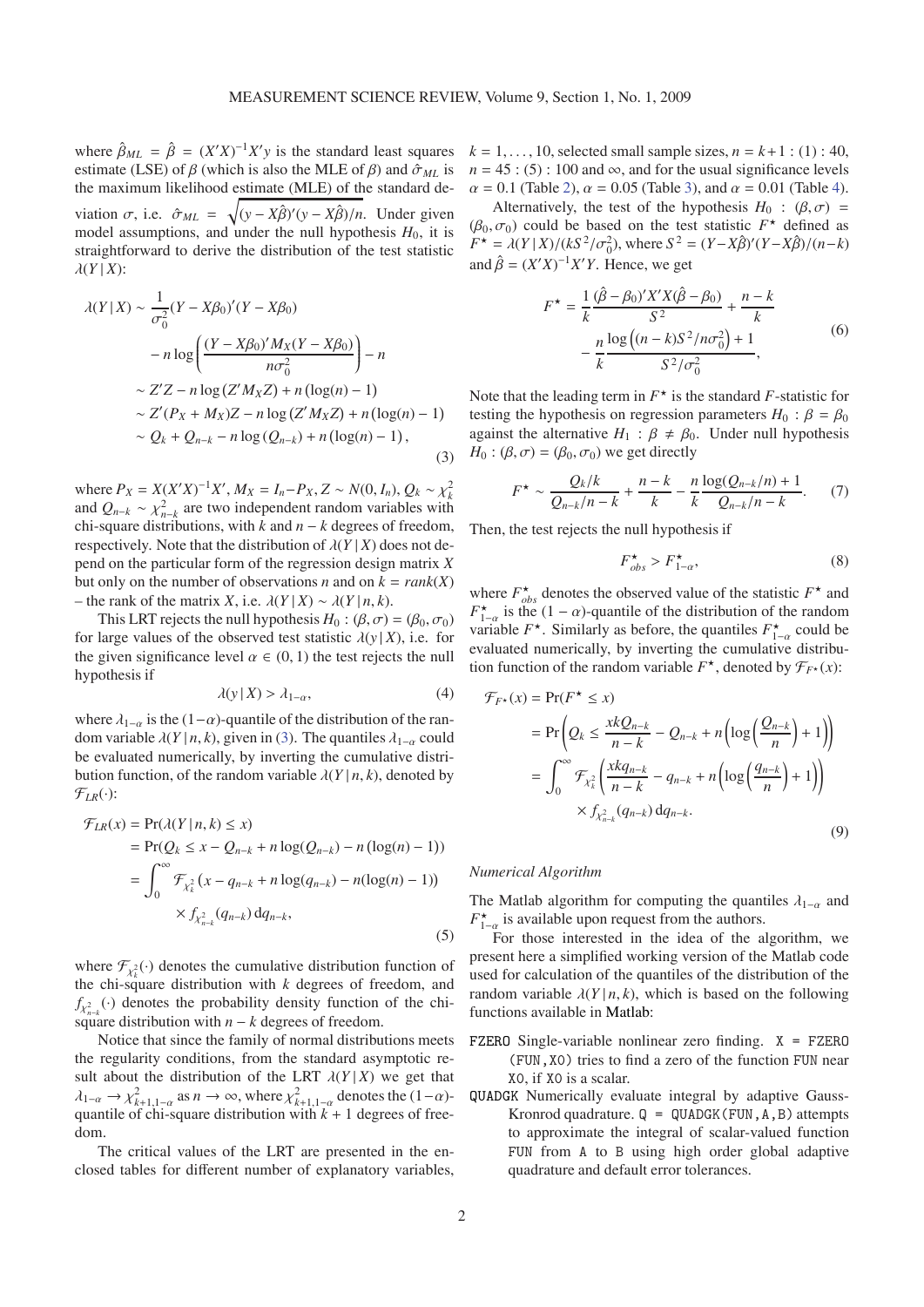- [CHI2CDF](http://www.mathworks.com/access/helpdesk/help/toolbox/stats/index.html?/access/helpdesk/help/toolbox/stats/chi2cdf.html) Chi-square cumulative distribution function.  $P =$  $CHI2CDF(X, V)$  returns the chi-square cumulative distribution function with V degrees of freedom at the values in X, (Statistics Toolbox).
- [CHI2PDF](http://www.mathworks.com/access/helpdesk/help/toolbox/stats/index.html?/access/helpdesk/help/toolbox/stats/chi2pdf) Chi-square probability density function (pdf).  $Y =$  $CHI2PDF(X, V)$  returns the chi-square pdf with V degrees of freedom at the values in X, (Statistics Toolbox).

Then, for example, the 0.95-quantile  $\lambda_{1-0.05}$  of the random variable  $\lambda(Y | n, k)$ , based on the linear regression model with  $n = 15$  observations and  $k = 2$  regressors, could be calculated by calling the user defined function LRinv:

$$
\Rightarrow \text{quantile} = \text{LRinv}(2, 15, 0.95)
$$

which gives as a result the value

>> quantile = 8.6813

The function LRinv could be defined as follows (note that it is calling other auxiliary functions, given bellow):

function quantile = LRinv(k, n, prob)  
\nx0 = k + 1;  
\nquantile = fzero(
$$
\mathcal{Q}(x)
$$
LRcdf(x, n, k) - prob, x0);  
\n%  
\nfunction cdf = LRcdf(x, n, k)  
\ncdf = quadgk( $\mathcal{Q}(q)$ LRfun(q, n, k, x), 0, Inf);  
\n%  
\nfunction fun = LRfun(q, n, k, x)  
\nfun = chi2cdf(x - n \* (log(n)-1) - q ...  
\n+ n \* log(q), k) .\* chi2pdf(q, n-k);

## 3. Simultaneous tolerance intervals

The suggested exact tests, [\(4\)](#page-1-1) and [\(8\)](#page-1-2), for testing the simple null hypothesis  $H_0$ : ( $\beta$ ,  $\sigma$ ) = ( $\beta_0$ ,  $\sigma_0$ ), could be directly used to construct the exact simultaneous confidence region for all parameters of the linear regression model. In particular, based on LRT [\(4\)](#page-1-1), the exact  $(1-\alpha)$ -confidence region for the parameters  $\beta$  and  $\sigma$  is given as

<span id="page-2-0"></span>
$$
C_{1-\alpha}^{LR}(Y \mid X) = \{ (\beta, \sigma) : \lambda(Y \mid X) \le \lambda_{1-\alpha} \}.
$$
 (10)

Moreover, the confidence regions based on the exact tests could be directly used for constructing the  $(1 - \gamma)$ -content simultaneous (1 –  $\alpha$ )-tolerance intervals in linear regression model with normal errors. These intervals are constructed such that, with confidence  $1 - \alpha$ , we can claim that at least a specified proportion,  $1 - \gamma$ , of the population is contained in the tolerance interval, for all possible values of the predictor variates, see e.g. [\[1](#page-4-2)] and [\[2](#page-4-9)].

Several authors considered the confidence-set approach for constructing the simultaneous tolerance intervals in linear regression. In [\[10\]](#page-4-5), Wilson used an ellipsoidal confidence set for the regression coefficients,  $\beta$ , and standard deviation of the residuals,  $\sigma$ , which imposes an unnecessary lower bound on  $\sigma$ , as noted by Limam and Thomas in [\[5](#page-4-8)]. They considered two alternative confidence sets. The first is a modification of Wilson's confidence set, which removes the lower bound imposed on  $\sigma$ , and the second is based on a product set formed from the ellipsoidal confidence set for  $\beta$  and a one-sided confidence interval for  $\sigma$ .

They found the tolerance intervals based on the product confidence set to be efficient and easy to compute compared with those constructed from the ellipsoidal and the modified ellipsoidal confidence sets.

Here we suggest a new procedure for simultaneous  $(1-\alpha)$ tolerance intervals covering at least the  $(1 - \gamma)$ -content about the true mean  $x'\beta$ , for any vector  $x = (x_1, \ldots, x_k)'$  of explanatory variables, based on the LRT [\(4\)](#page-1-1) and the confidence set [\(10\)](#page-2-0), defined by

<span id="page-2-1"></span>
$$
\mathcal{T}_{1-\alpha}^{1-\gamma}(x \mid Y, X) = \Big[ \inf_{(\beta, \sigma) \in C_{1-\alpha}(Y \mid X)} \Big\{ x' \beta + u_{\gamma_1} \sigma \Big\};
$$
  
\n
$$
\sup_{(\beta, \sigma) \in C_{1-\alpha}(Y \mid X)} \Big\{ x' \beta + u_{1-\gamma_2} \sigma \Big\} \Big],
$$
\n(11)

where  $u_{\gamma_1}$  and  $u_{1-\gamma_2}$  are the pre-specified quantiles of the standard normal distribution, and such that  $\gamma = \gamma_1 + \gamma_2$ , with  $\gamma \in (0, 1)$ .

As a special case we get the symmetric tolerance intervals about the fitted regression function, with  $\gamma_1 = \gamma_2 = \gamma/2$ . Notice, that immediately we get the following probability statement

$$
\Pr\left(\Pr\left(x'\beta + \sigma Z \in \mathcal{T}_{1-\alpha}^{1-\gamma}(x \mid Y, X)\right) \ge 1 - \gamma, \right\}
$$
\n
$$
\text{for all } x \text{ and } Z \sim N(0, 1), Z \perp Y \ge 1 - \alpha,
$$
\n
$$
(12)
$$

where  $Z \sim N(0, 1)$  is a standard normal random variable stochastically independent of the random vector *Y*. Note that considering the exact  $F^*$ -test [\(8\)](#page-1-2) could be more appropriate for constructing the simultaneous tolerance intervals.

Traditionally, the symmetric tolerance intervals are presented in the form

<span id="page-2-3"></span>
$$
\mathcal{T}_{1-\alpha}^{1-\gamma}(x \mid Y, X) = x'\hat{\beta} \mp S K(x \mid 1-\alpha, 1-\gamma, Y, X), \quad (13)
$$

where  $K(x | 1 - \alpha, 1 - \gamma, Y, X)$  is the tolerance factor which depends on particular values of predictors *x*, confidence coefficient  $1 - \alpha$ , coverage content  $(1 - \gamma)$ , design matrix *X*, error standard deviation  $S = \sqrt{(Y - X\hat{\beta})'(Y - X\hat{\beta})/(n - k)}$ , and  $\hat{\beta} = (X'X)^{-1}X'Y$ , i.e.

<span id="page-2-2"></span>
$$
K(x | 1 - \alpha, 1 - \gamma, Y, X) =
$$
  
= 
$$
\frac{1}{S} \left( x' \hat{\beta} - \inf_{(\beta, \sigma) \in C_{1-\alpha}(Y | X)} \left\{ x' \beta + u_{\gamma/2} \sigma \right\} \right)
$$
  
= 
$$
\frac{1}{S} \left( \sup_{(\beta, \sigma) \in C_{1-\alpha}(Y | X)} \left\{ x' \beta + u_{1-\gamma/2} \sigma \right\} - x' \hat{\beta} \right).
$$
 (14)

#### *Numerical Algorithm*

Derivation of the tolerance bounds [\(11\)](#page-2-1) requires numerical optimization for given  $x$ ,  $\alpha$ ,  $\gamma$ , the design matrix  $X$ , and the observed vector *y* of *Y*.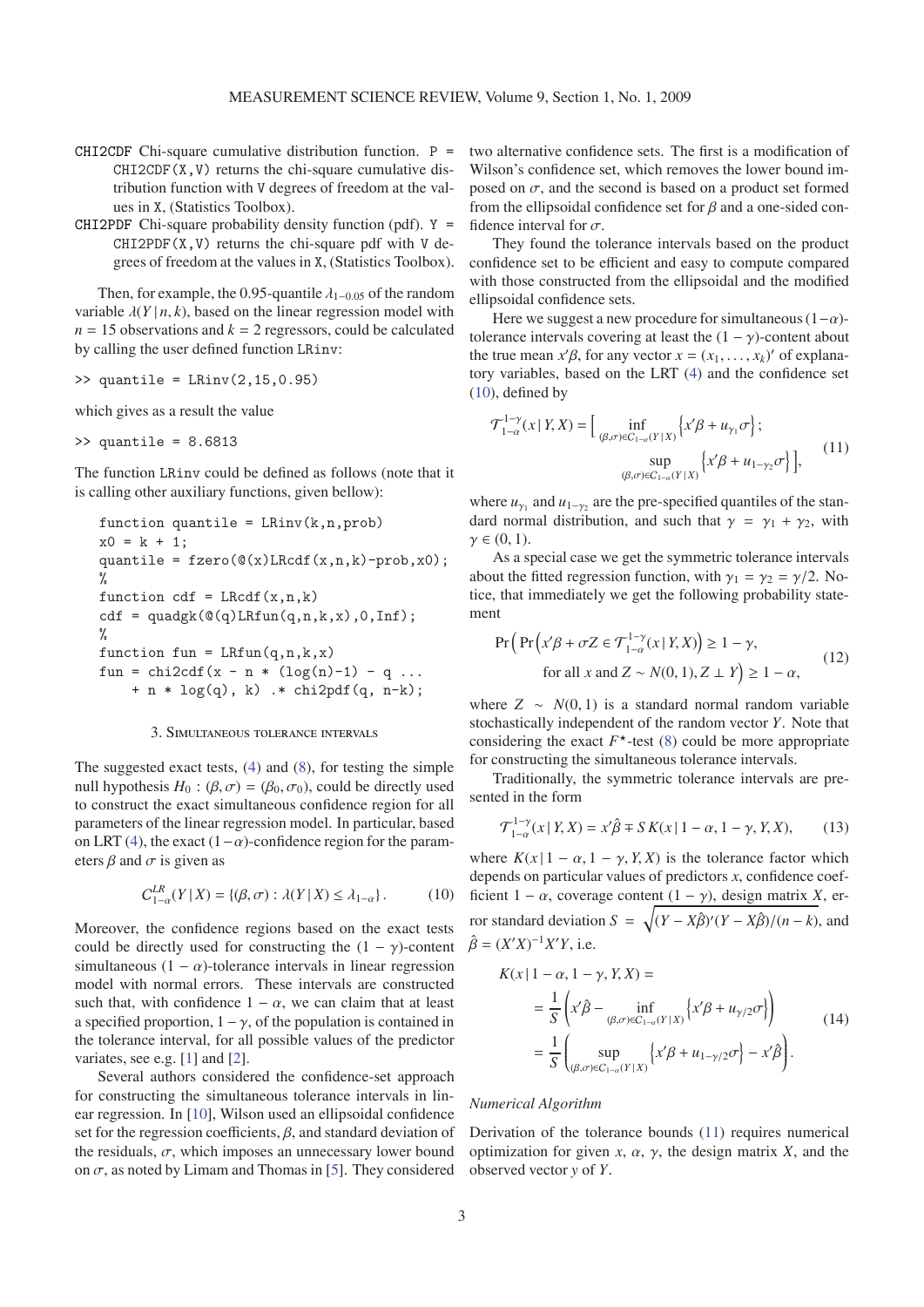A simplified version of the Matlab code used for calculation of the lower tolerance bound, given in [\(11\)](#page-2-1), as well as the tolerance factor, [\(14\)](#page-2-2), is based on the function:

[FMINCON](http://www.mathworks.com/access/helpdesk/help/techdoc/index.html?/access/helpdesk/help/techdoc/ref/fmincon.html) Minimizes the function FUN subject to the nonlinear constraints defined in NONLCON (Optimization Toolbox).

```
function [lowerBound, factor] = ...
  LowerBound(x,y,X,quantileU,quantileLR)
x = x(:):newxq = [x;quantileU];[n,k] = size(X);betaML = X \setminus y;
resid = y - X * betaML;sigmaML = sqrt(resid' * resid / n);
betaSigma0 = [betaML;sigmaML];
fminconOpt = optimset('MaxFunEvals',...
   500*n, 'Display', 'off');
[betaSigmaArgMin,lowerBound] = ...
   fmincon(\mathbb{Q}(x) \text{ fun}(x,newxq),betaSigma0,...[.],[.],[.],[.],[-Inf; -Inf; 1.0e-12],[.]\mathcal{O}(x) nonlcon(x,y,X,sigmaML,n,...
   quantileLR),fminconOpt);
factor = (x' * betaML - lowerBound) / ...(sqrt(n / (n-k)) * sigmaML);%
function y = fun(x, newxq)y = newxq' * x;\frac{9}{6}function [c, ceq] = ...nonlcon(x,y,X,sigmaML,n,quantileLR)
sig2 = x(3)^2;
resid = y - X * x(1:2);fun = resid' * resid / sig2 - ...
  n * log(sigmaML^2/sig2) - n - quantileLR;c = fun; ceq = [];
```
An alternative algorithm for the approximate solution based on Monte Carlo simulations, which is especially useful for linear regression models with  $k > 2$ , was suggested in [\[11\]](#page-4-10).

## 4. Example

For numerical illustration we consider fifteen hypothetical pairs of values  $(x_i, y_i)$  selected for the speed-orifice problem, as considered and studied in [\[3\]](#page-4-6) and [\[5\]](#page-4-8), the measurement values are given in Table [1.](#page-4-11)

A simple linear regression model  $Y_i = \beta_1 + \beta_2 x_i + \sigma Z_i$ , with independent errors  $Z_i$  ∼  $N(0, 1)$ ,  $i = 1, \ldots, 15$  (i.e.  $n = 15$  and  $k = 2$ , was considered for the analysis of the speed-orifice measurements. The ML estimates  $\hat{\beta}$  of the regression parameter  $\beta = (\beta_1, \beta_2)'$  and  $\hat{\sigma}_{ML}$  of the standard deviation  $\sigma$  are

$$
\hat{\beta} = (-19041.86, 17929.64)' , \quad \hat{\sigma}_{ML} = 121.50.
$$

Moreover,  $\bar{x} = \frac{1}{n} \sum_{i=1}^{n} x_i = 1.3531$ ,  $S_x = \frac{1}{n-1} \sum_{i=1}^{n} (x_i - \bar{x})^2 =$ 0.0292.



Figure 1. The  $(1 - \gamma)$ -content symmetric simultaneous  $(1 - \alpha)$ tolerance intervals for the speed-orifice problem calculated at several specified predictors at the significance levels  $\alpha = 0.05$  and for prespecified population content  $1 - \gamma$ , with  $\gamma = 0.05$ . The data and the explicit values of the tolerance factors for the selected simultaneous tolerance bounds, depicted by the symbol  $\times$ , are presented in Table [1.](#page-4-11)

For given  $k = 2$ ,  $n = 15$ , and the significance levels  $\alpha =$  $0.05, 0.01$ , the critical values of the test  $(4)$  and  $(8)$ , respectively, for testing the null hypothesis  $H_0$ :  $(\beta, \sigma) = (\beta_0, \sigma_0)$ , are

$$
\lambda_{1-0.05} = 8.6813
$$
,  $\lambda_{1-0.01} = 12.6160$ ,  
\n $F_{1-0.05}^* = 8.1578$ ,  $F_{1-0.01}^* = 17.3985$ .

Compare with the Table [3](#page-6-0) and Table [4.](#page-7-0) The tables of critical values  $F_{1-\alpha}^{\star}$  are not presented in this paper.

The tolerance factors of the  $(1 - \gamma)$ -content symmetric simultaneous  $(1 - \alpha)$ -tolerance intervals for the speed-orifice problem calculated at several specified predictors  $f_i$ ,  $i =$ 1,..., 15, (see the Table [1,](#page-4-11) columns 3-4, respectively), for different combinations of selected significance levels  $\alpha = 0.05$ ,  $\alpha$  = 0.01, and population content 1 –  $\gamma$ , for  $\gamma$  = 0.05 and  $\gamma = 0.01$ , are given in Table [1,](#page-4-11) (see the columns 5-8).

For illustration, using the function LowerBound for the speed-orifice data with the predictor vector  $x = (1, 1.3531)$ , with the quantile of standard normal distribution  $u_{\gamma/2} = -1.96$ for selected significance levels  $\gamma = 0.05$  and with the quantile  $\lambda_{1-\alpha} = 8.6813$  for selected confidence coefficient  $1-\alpha = 0.05$ , we get

```
>> [lowerBound,factor] = ...
    LowerBound([1,1.3531],y,X,-1.96,8.6813)
>> lowerBound = 4.7228e+003
>> factor = 3.7996
```
The upper tolerance bound could be calculated from the tolerance factor, see [\(13\)](#page-2-3), or directly by using the function LowerBound — by minimizing the function  $-(x'\beta + u_{1-\gamma/2})$ .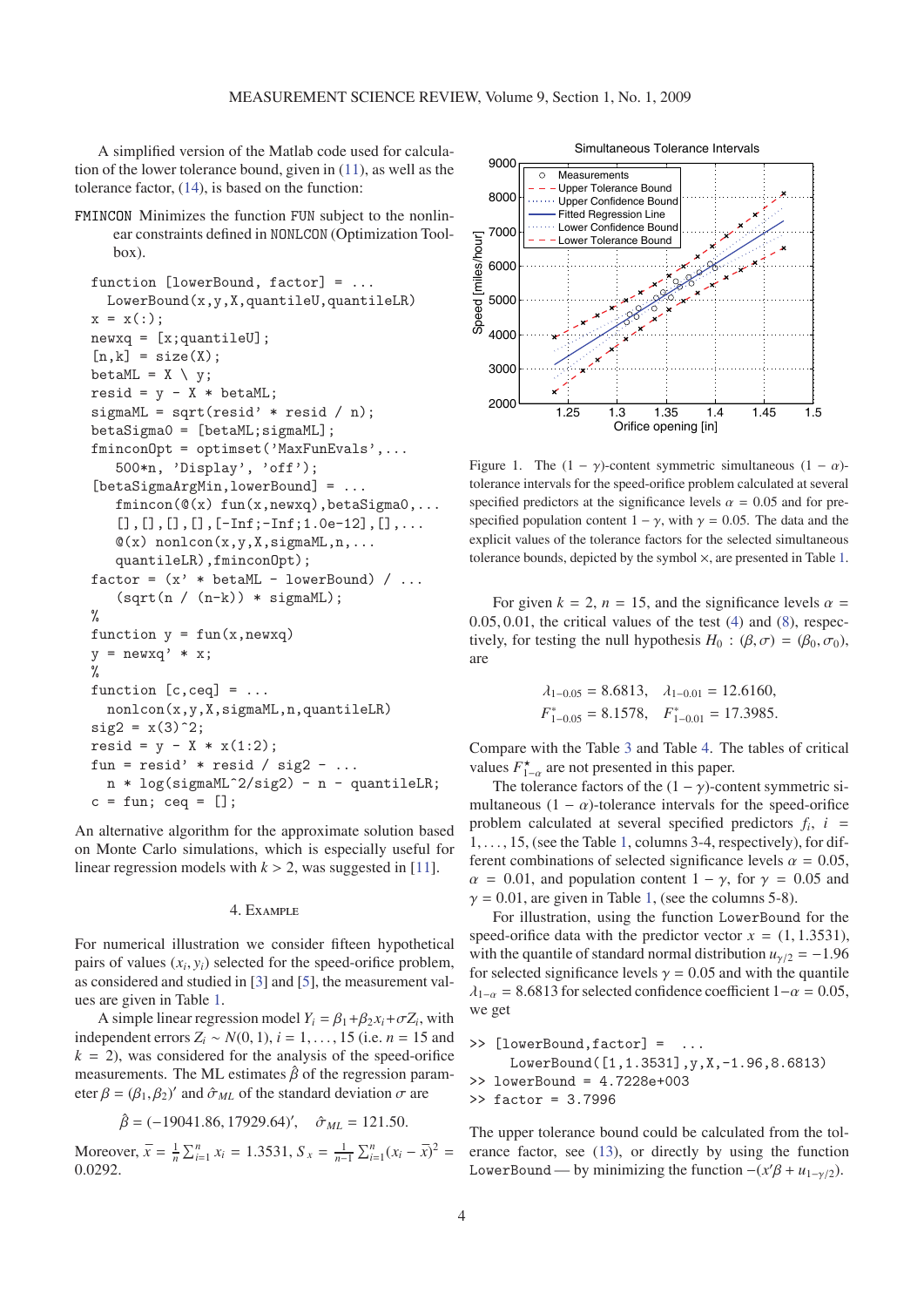<span id="page-4-11"></span>Table 1: Tolerance factors of the  $(1-\gamma)$ -content symmetric simultaneous  $(1-\alpha)$ -tolerance intervals for the speed-orifice problem calculated at several specified predictors for different combinations of selected significance levels  $\alpha = 0.05$ ,  $\alpha = 0.01$ , and population content  $1 - \gamma$ , for  $\gamma = 0.05$  and  $\gamma = 0.01$ .

|                       |                         | Predictors<br>[in] | Standardized<br>Predictors | <b>Tolerance Factors</b> |                 |                 |                 |  |  |
|-----------------------|-------------------------|--------------------|----------------------------|--------------------------|-----------------|-----------------|-----------------|--|--|
| Speed<br>[miles/hour] | Orifice Opening<br>[in] |                    |                            |                          | $\alpha = 0.05$ | $\alpha = 0.01$ |                 |  |  |
| $y_i$                 | $x_i$                   | $f_i$              | $(f_i - \overline{x})/S_x$ | $\gamma = 0.05$          | $\gamma = 0.01$ | $\gamma = 0.05$ | $\gamma = 0.01$ |  |  |
| 4360                  | 1.3100                  | 1.2362             | $-4$                       | 6.1212                   | 7.0053          | 7.5563          | 8.5817          |  |  |
| 4590                  | 1.3130                  | 1.2654             | $-3$                       | 5.3466                   | 6.2590          | 6.5510          | 7.6125          |  |  |
| 4520                  | 1.3200                  | 1.2800             | $-2.5$                     | 4.9779                   | 5.9090          | 6.0722          | 7.1578          |  |  |
| 4770                  | 1.3220                  | 1.2947             | $-2$                       | 4.6298                   | 5.5836          | 5.6201          | 6.7348          |  |  |
| 4760                  | 1.3380                  | 1.3093             | $-1.5$                     | 4.3139                   | 5.2946          | 5.2095          | 6.3585          |  |  |
| 5070                  | 1.3400                  | 1.3239             | $-1$                       | 4.0495                   | 5.0593          | 4.8654          | 6.0519          |  |  |
| 5230                  | 1.3470                  | 1.3385             | $-0.5$                     | 3.8664                   | 4.9014          | 4.6268          | 5.8459          |  |  |
| 5080                  | 1.3550                  | 1.3531             | $\overline{0}$             | 3.7996                   | 4.8451          | 4.5396          | 5.7723          |  |  |
| 5550                  | 1.3600                  | 1.3678             | 0.5                        | 3.8664                   | 4.9014          | 4.6268          | 5.8459          |  |  |
| 5390                  | 1.3640                  | 1.3824             |                            | 4.0495                   | 5.0593          | 4.8654          | 6.0519          |  |  |
| 5670                  | 1.3730                  | 1.3970             | 1.5                        | 4.3139                   | 5.2946          | 5.2095          | 6.3585          |  |  |
| 5490                  | 1.3760                  | 1.4116             | $\mathfrak{2}$             | 4.6298                   | 5.5836          | 5.6201          | 6.7348          |  |  |
| 5810                  | 1.3840                  | 1.4262             | 2.5                        | 4.9779                   | 5.9090          | 6.0722          | 7.1578          |  |  |
| 6060                  | 1.3950                  | 1.4408             | 3                          | 5.3466                   | 6.2590          | 6.5510          | 7.6125          |  |  |
| 5940                  | 1.4000                  | 1.4701             | 4                          | 6.1212                   | 7.0053          | 7.5563          | 8.5817          |  |  |

## 5. Discussion

The presented exact likelihood ratio test [\(4\)](#page-1-1) for testing the null hypothesis  $H_0$ :  $(\beta, \sigma) = (\beta_0, \sigma_0)$  against the alternative *H*<sub>1</sub> :  $(\beta, \sigma) \neq (\beta_0, \sigma_0)$  on the parameters  $\beta$  and  $\sigma$  of the linear regression model  $Y = X\beta + \sigma Z$  with normally distributed errors,  $Z \sim N(0, I_n)$ , is especially useful for construction of the simultaneous confidence region for the regression parameters, see [\(10\)](#page-2-0), and for the simultaneous tolerance intervals [\(11\)](#page-2-1), and/or the tolerance factors [\(14\)](#page-2-2), respectively, for future observations predicted for any value of the predictor vector *x*.

If compared with the  $(1 - \gamma)$ -content symmetric simultaneous (1 –  $\alpha$ )-tolerance intervals based on the product-set approach, as proposed by Limam and Thomas in [\[5\]](#page-4-8), the suggested tolerance intervals given by [\(11\)](#page-2-1) are slightly broader for the predictor values close to the middle of the fitted regression function, and became narrower for more distant predictors.

#### **ACKNOWLEDGMENTS**

The research was supported by the grants VEGA 1/0077/09, VEGA 2/7087/27, APVV-SK-AT-0003-09, and APVV-RPEU-0008-06.

# **REFERENCES**

<span id="page-4-2"></span>[1] De Gryze, S., Langhans, I. & Vandebroek, M. (2007). Using the correct intervals for prediction: A tutorial on tolerance intervals for ordinary least-squares regression. *Chemometrics and Intelligent Laboratory Systems* 87, 147–154.

- <span id="page-4-9"></span>[2] Krishnamoorthy, K. & Mathew, T. (2009). *Statistical Tolerance Regions: Theory, Applications, and Computation*. Wiley.
- <span id="page-4-6"></span>[3] Lieberman, G. J. & Miller, R. G. Jr. (1963). Simultaneous tolerance intervals in regression. *Biometrika* 50, 155–168.
- <span id="page-4-7"></span>[4] Lieberman, G. J., Miller, R. G. Jr. & Hamilton, A. (1967). Unlimited simultaneous discrimination intervals in regression. *Biometrika* 54, 133–145. Corrections in Biometrika 58, 687.
- <span id="page-4-8"></span>[5] Limam, M. M. T. & Thomas, D. R. (1988). Simultaneous tolerance intervals for the linear regression model. *Journal of the American Statistical Association* 83 (403), 801–804.
- <span id="page-4-1"></span>[6] Mee R. W., Eberhardt, K. R. & Reeve, C. P. (1991). Calibration and simultaneous tolerance intervals for regression. *Technometrics* 33 (2), 211–219.
- <span id="page-4-0"></span>[7] Scheffé, H. (1973). A statistical theory of calibration. *Annals of Statistics* 1(1), 1–37.
- <span id="page-4-4"></span>[8] Wallis, W. A. (1951). Tolerance intervals for linear regression. In *Proceedings of the Second Berkeley Symposium on Mathematical Statistics and Probability*, Berkeley CA: University of California Press, Berkeley.
- <span id="page-4-3"></span>[9] Wilks, S. S. (1942). Statistical prediction with special reference to the problem of tolerance limits. *The Annals of Mathematical Statistics* 13, 400–409.
- <span id="page-4-5"></span>[10] Wilson, A. L. (1967). An approach to simultaneous tolerance intervals in regression. *The Annals of Mathematical Statistics* 38(5), 1536–1540.
- <span id="page-4-10"></span>[11] Witkovský, V. & Chvosteková M. (2009). Simultaneous tolerance intervals for the linear regression model. In *MEASURE-MENT 2009. Proceedings of the International Conference on Measurement*, Smolenice, May 20-23, 2009.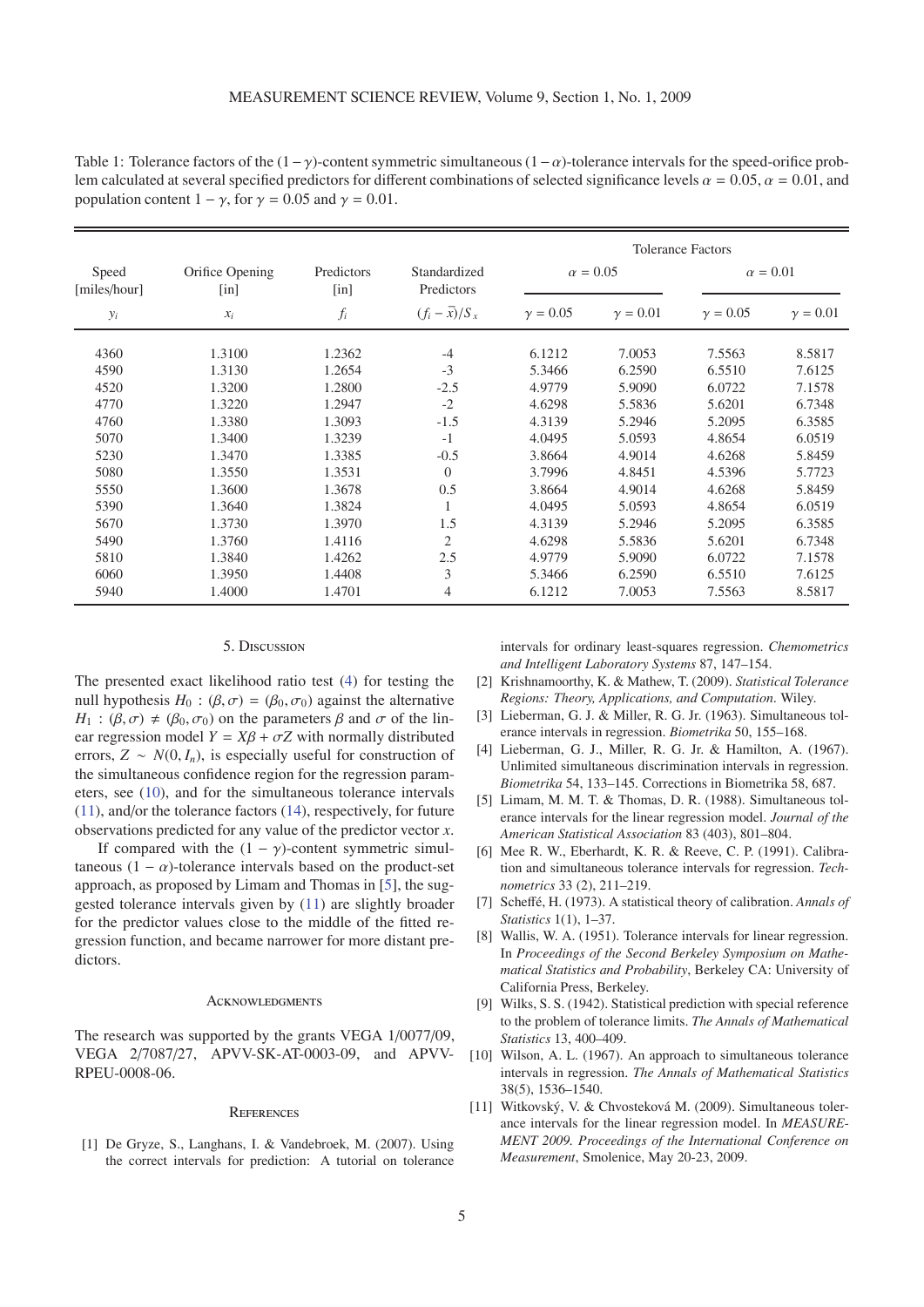<span id="page-5-0"></span>Table 2: Critical values of the likelihood ratio test (LRT) for testing the null hypothesis  $H_0$ : ( $\beta$ ,  $\sigma$ ) = ( $\beta_0$ ,  $\sigma_0$ ) against the alternative  $H_1$ :  $(\beta, \sigma) \neq (\beta_0, \sigma_0)$  on parameters of the normal linear regression model with  $k, k = 1, \ldots, 10$ , explanatory variables, selected small sample sizes *n*,  $n = k + 1, \ldots, 100$ , and the significance level  $\alpha = 0.1$ .

| n/k            | 1                | $\overline{2}$   | 3                | 4                  | 5                  | 6                  | 7                  | 8                  | 9                  | <b>10</b>          |
|----------------|------------------|------------------|------------------|--------------------|--------------------|--------------------|--------------------|--------------------|--------------------|--------------------|
| $\overline{2}$ | 9.0856           |                  |                  |                    |                    |                    |                    |                    |                    |                    |
| 3              | 6.8029           | 15.1840          |                  |                    |                    |                    |                    |                    |                    |                    |
| 4              | 6.0549           | 10.6953          | 21.6002          |                    |                    |                    |                    |                    |                    |                    |
| 5              | 5.6856           | 9.2154           | 14.7996          | 28.2608            |                    |                    |                    |                    |                    |                    |
| 6              | 5.4659           | 8.4775           | 12.5243          | 19.0877            | 35.1190            |                    |                    |                    |                    |                    |
| 7              | 5.3203           | 8.0346           | 11.3749          | 15.9760            | 23.5341            | 42.1428            |                    |                    |                    |                    |
| 8              | 5.2168           | 7.7393           | 10.6781          | 14.3856            | 19.5577            | 28.1187            | 49.3085            |                    |                    |                    |
| 9              | 5.1395           | 7.5279           | 10.2095          | 13.4126            | 17.5048            | 23.2566            | 32.8254            | 56.5988            |                    |                    |
| <b>10</b>      | 5.0795           | 7.3695           | 9.8722           | 12.7532            | 16.2386            | 20.7249            | 27.0617            | 37.6412            | 64.0000            |                    |
| 11             | 5.0316           | 7.2460           | 9.6176           | 12.2757            | 15.3748            | 19.1522            | 24.0382            | 30.9634            | 42.5556            | 71.5009            |
| 12             | 4.9925           | 7.1471           | 9.4185           | 11.9136            | 14.7461            | 18.0733            | 22.1485            | 27.4378            | 34.9535            | 47.5599            |
| 13             | 4.9599           | 7.0662           | 9.2585           | 11.6292            | 14.2670            | 17.2841            | 20.8455            | 25.2223            | 30.9172            | 39.0252            |
| 14             | 4.9324           | 6.9986           | 9.1271           | 11.3998            | 13.8893            | 16.6803            | 19.8882            | 23.6877            | 28.3688            | 34.4711            |
| 15             | 4.9089           | 6.9414           | 9.0171           | 11.2108            | 13.5838            | 16.2027            | 19.1532            | 22.5561            | 26.5963            | 31.5834            |
| <b>16</b>      | 4.8885           | 6.8924           | 8.9239<br>8.8437 | 11.0524            | 13.3313            | 15.8151            | 18.5701            | 21.6843            | 25.2847            | 29.5677            |
| 17             | 4.8707           | 6.8499           |                  | 10.9176            | 13.1190<br>12.9381 | 15.4940            | 18.0955            | 20.9906            | 24.2713            | 28.0715            |
| 18<br>19       | 4.8550<br>4.8410 | 6.8126<br>6.7798 | 8.7740<br>8.7129 | 10.8015<br>10.7005 | 12.7820            | 15.2236<br>14.9925 | 17.7014<br>17.3687 | 20.4246<br>19.9537 | 23.4629<br>22.8018 | 26.9123<br>25.9853 |
| <b>20</b>      | 4.8286           | 6.7505           | 8.6589           | 10.6117            | 12.6459            | 14.7928            | 17.0839            | 19.5553            | 22.2505            | 25.2257            |
| 21             | 4.8173           | 6.7244           | 8.6108           | 10.5332            | 12.5262            | 14.6183            | 16.8374            | 19.2137            | 21.7834            | 24.5911            |
| 22             | 4.8072           | 6.7008           | 8.5678           | 10.4631            | 12.4200            | 14.4647            | 16.6218            | 18.9176            | 21.3823            | 24.0524            |
| 23             | 4.7979           | 6.6795           | 8.5289           | 10.4002            | 12.3253            | 14.3283            | 16.4315            | 18.6581            | 21.0339            | 23.5892            |
| 24             | 4.7895           | 6.6601           | 8.4937           | 10.3435            | 12.2401            | 14.2063            | 16.2625            | 18.4290            | 20.7283            | 23.1863            |
| 25             | 4.7818           | 6.6424           | 8.4617           | 10.2921            | 12.1633            | 14.0967            | 16.1112            | 18.2251            | 20.4581            | 22.8325            |
| 26             | 4.7747           | 6.6262           | 8.4324           | 10.2453            | 12.0935            | 13.9976            | 15.9750            | 18.0424            | 20.2174            | 22.5193            |
| 27             | 4.7682           | 6.6112           | 8.4056           | 10.2024            | 12.0298            | 13.9075            | 15.8517            | 17.8779            | 20.0016            | 22.2400            |
| 28             | 4.7621           | 6.5974           | 8.3808           | 10.1630            | 11.9716            | 13.8253            | 15.7396            | 17.7288            | 19.8069            | 21.9893            |
| 29             | 4.7565           | 6.5847           | 8.3580           | 10.1268            | 11.9180            | 13.7500            | 15.6373            | 17.5930            | 19.6304            | 21.7630            |
| 30             | 4.7513           | 6.5728           | 8.3368           | 10.0932            | 11.8686            | 13.6807            | 15.5434            | 17.4690            | 19.4696            | 21.5576            |
| 31             | 4.7464           | 6.5617           | 8.3171           | 10.0621            | 11.8229            | 13.6168            | 15.4569            | 17.3552            | 19.3225            | 21.3704            |
| 32             | 4.7418           | 6.5514           | 8.2987           | 10.0332            | 11.7805            | 13.5576            | 15.3771            | 17.2503            | 19.1874            | 21.1990            |
| 33             | 4.7375           | 6.5418           | 8.2816           | 10.0062            | 11.7411            | 13.5026            | 15.3032            | 17.1534            | 19.0629            | 21.0415            |
| 34             | 4.7335           | 6.5327           | 8.2656           | 9.9810             | 11.7043            | 13.4514            | 15.2345            | 17.0636            | 18.9478            | 20.8962            |
| 35             | 4.7297           | 6.5242           | 8.2505           | 9.9574             | 11.6699            | 13.4037            | 15.1706            | 16.9801            | 18.8411            | 20.7618            |
| 36             | 4.7261           | 6.5162           | 8.2364           | 9.9353             | 11.6376            | 13.3590            | 15.1108            | 16.9023            | 18.7418            | 20.6371            |
| 37             | 4.7228           | 6.5087           | 8.2231           | 9.9145             | 11.6074            | 13.3172            | 15.0549            | 16.8296            | 18.6492            | 20.5211            |
| 38             | 4.7196           | 6.5015           | 8.2105           | 9.8948             | 11.5789            | 13.2778            | 15.0025            | 16.7616            | 18.5627            | 20.4129            |
| 39             | 4.7166           | 6.4948           | 8.1987           | 9.8763             | 11.5521            | 13.2408            | 14.9532            | 16.6977            | 18.4816            | 20.3117            |
| 40             | 4.7137           | 6.4884           | 8.1874           | 9.8588             | 11.5267            | 13.2059            | 14.9068            | 16.6377            | 18.4056            | 20.2168            |
| 45             | 4.7013           | 6.4609           | 8.1392           | 9.7840             | 11.4187            | 13.0576            | 14.7104            | 16.3844            | 18.0857            | 19.8197            |
| 50             | 4.6915           | 6.4391           | 8.1012           | 9.7252             | 11.3343            | 12.9422            | 14.5583            | 16.1893            | 17.8408            | 19.5174            |
| 55             | 4.6835           | 6.4214           | 8.0705           | 9.6778             | 11.2664            | 12.8499            | 14.4371            | 16.0345            | 17.6472            | 19.2795            |
| 60             | 4.6771           | 6.4068           | 8.0451           | 9.6388             | 11.2108            | 12.7743            | 14.3382            | 15.9086            | 17.4903            | 19.0873            |
| 65             | 4.6712           | 6.3945           | 8.0238           | 9.6061             | 11.1643            | 12.7113            | 14.2559            | 15.8041            | 17.3605            | 18.9288            |
| 70             | 4.6664           | 6.3840           | 8.0056           | 9.5784             | 11.1248            | 12.6580            | 14.1865            | 15.7161            | 17.2514            | 18.7958            |
| 75             | 4.6623           | 6.3749           | 7.9900           | 9.5545             | 11.0909            | 12.6123            | 14.1271            | 15.6410            | 17.1584            | 18.6827            |
| 80             | 4.6587           | 6.3670           | 7.9764<br>7.9644 | 9.5337             | 11.0615            | 12.5727            | 14.0756            | 15.5760            | 17.0781            | 18.5852            |
| 85<br>90       | 4.6555<br>4.6527 | 6.3600<br>6.3539 | 7.9538           | 9.5155<br>9.4994   | 11.0357            | 12.5381<br>12.5075 | 14.0307<br>13.9910 | 15.5193            | 17.0081<br>16.9466 | 18.5004            |
| 95             | 4.6502           | 6.3484           | 7.9444           | 9.4850             | 11.0130<br>10.9927 | 12.4803            | 13.9558            | 15.4694<br>15.4251 | 16.8921            | 18.4259<br>18.3599 |
| <b>100</b>     | 4.6479           | 6.3434           | 7.9359           | 9.4722             | 10.9746            | 12.4559            | 13.9244            | 15.3855            | 16.8434            | 18.3012            |
| $\infty$       | 4.6052           | 6.2514           | 7.7794           | 9.2364             | 10.6446            | 12.0170            | 13.3616            | 14.6837            | 15.9872            | 17.2750            |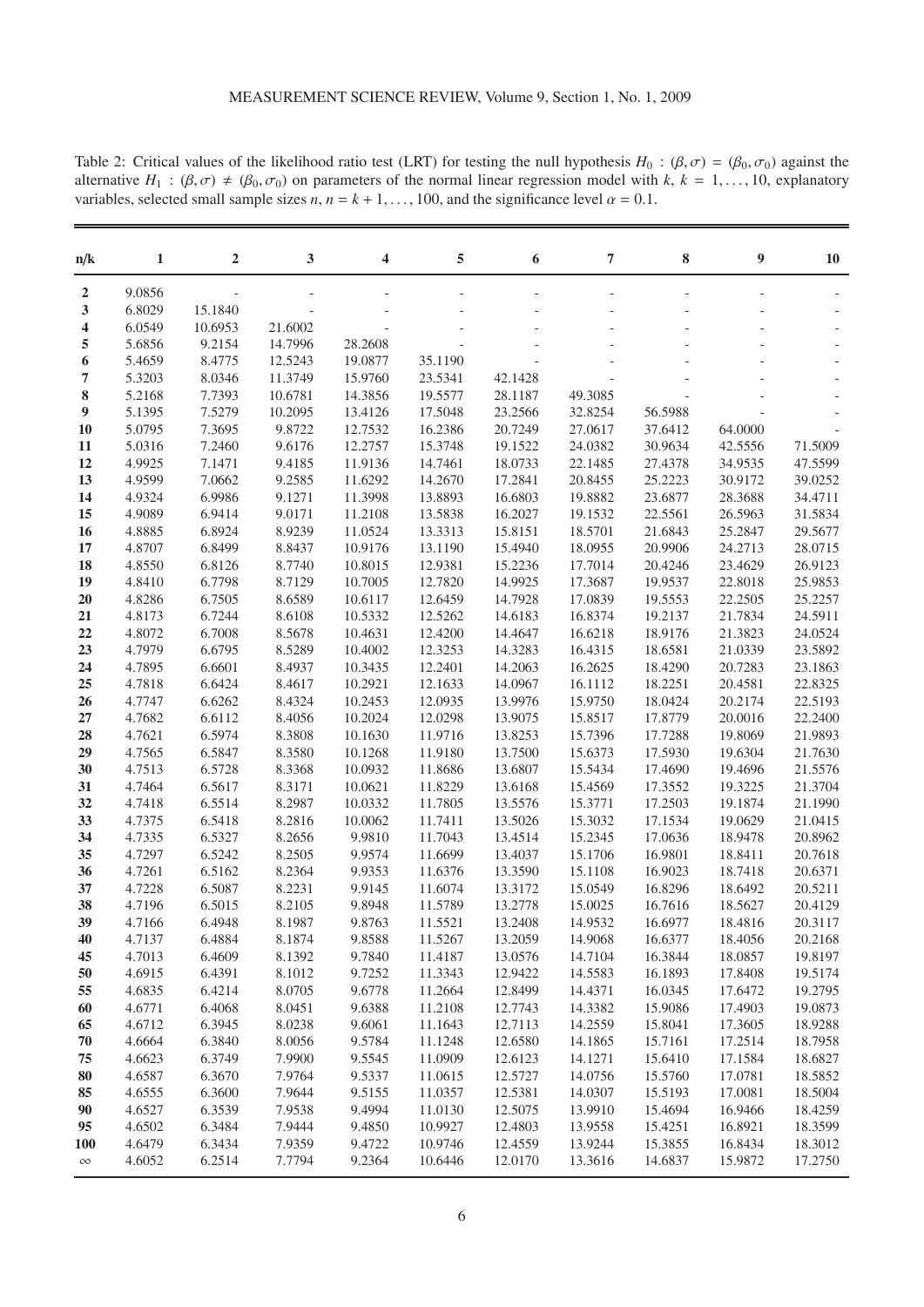| $\boldsymbol{2}$<br>11.8545<br>3<br>19.3470<br>8.8706<br>7.8893<br>13.4989<br>27.1540<br>4<br>7.4046<br>11.5844<br>18.3296<br>35.2052<br>5<br>23.3410<br>43.4538<br>6<br>7.1164<br>10.6358<br>15.4138<br>7<br>6.9257<br>10.0694<br>19.3806<br>28.5094<br>13.9556<br>51.8679<br>8<br>6.7901<br>9.6927<br>13.0778<br>17.3814<br>23.4748<br>33.8153<br>60.4240<br>$\boldsymbol{9}$<br>6.6888<br>9.4241<br>20.9120<br>39.2429<br>69.1047<br>12.4904<br>16.1687<br>27.6847<br>6.6103<br>9.2228<br>12.0691<br>15.3518<br>19.3464<br>24.5412<br>31.9998<br>44.7793<br>77.8962<br><b>10</b><br>6.5477<br>9.0663<br>11.7521<br>14.7630<br>18.2858<br>22.6089<br>28.2622<br>50.4142<br>11<br>36.4110<br>86.7873<br>6.4966<br>14.3179<br>17.5176<br>25.9522<br>40.9101<br>56.1388<br>12<br>8.9412<br>11.5047<br>21.2931<br>32.0684<br>13<br>6.4541<br>8.8388<br>11.3063<br>13.9693<br>16.9345<br>20.3360<br>24.3719<br>29.3717<br>35.9540<br>45.4906<br>14<br>6.4182<br>8.7536<br>11.1435<br>13.6888<br>16.4763<br>19.6068<br>23.2179<br>27.5192<br>32.8629<br>39.9134<br>6.3874<br>8.6813<br>13.4581<br>16.1065<br>22.3357<br>30.7317<br>36.4216<br>15<br>11.0075<br>19.0319<br>26.1616<br>8.6195<br>13.2649<br>15.8015<br>21.6383<br>29.1648<br>34.0061<br>16<br>6.3608<br>10.8923<br>18.5667<br>25.1207<br>8.5659<br>13.1008<br>24.2955<br>27.9601<br>32.2250<br>17<br>6.3375<br>10.7933<br>15.5456<br>18.1821<br>21.0724<br>6.3170<br>8.5190<br>12.9596<br>15.3278<br>20.6035<br>27.0028<br>30.8522<br>18<br>10.7074<br>17.8587<br>23.6244<br>6.2988<br>8.4776<br>12.8369<br>15.1400<br>17.5829<br>20.2085<br>26.2225<br>29.7589<br>19<br>10.6321<br>23.0673<br>6.2825<br>8.4408<br>10.5656<br>12.7292<br>14.9765<br>17.3448<br>19.8711<br>22.5971<br>25.5736<br>28.8659<br>20<br>6.2679<br>8.4079<br>12.6339<br>14.8329<br>19.5793<br>22.1946<br>25.0249<br>28.1220<br>21<br>10.5064<br>17.1371<br>22<br>6.2546<br>8.3783<br>10.4533<br>12.5490<br>14.7056<br>16.9544<br>19.3244<br>21.8462<br>24.5546<br>27.4919<br>23<br>6.2426<br>8.3515<br>10.4056<br>12.4728<br>14.5920<br>16.7923<br>19.0998<br>21.5414<br>24.1468<br>26.9512<br>24<br>6.2316<br>8.3271<br>12.4041<br>14.4901<br>18.9004<br>21.2725<br>23.7897<br>26.4816<br>10.3623<br>16.6475<br>25<br>6.2216<br>8.3048<br>10.3230<br>12.3419<br>14.3981<br>16.5175<br>18.7221<br>21.0335<br>23.4743<br>26.0700<br>8.2844<br>26<br>6.2123<br>10.2870<br>12.2852<br>14.3146<br>16.3999<br>18.5618<br>20.8196<br>23.1936<br>25.7060<br>27<br>6.2038<br>8.2657<br>10.2540<br>12.2334<br>14.2386<br>16.2932<br>18.4167<br>22.9421<br>25.3817<br>20.6270<br>22.7155<br>28<br>6.1959<br>8.2483<br>10.2236<br>12.1858<br>14.1689<br>16.1959<br>18.2849<br>20.4526<br>25.0910<br>8.2323<br>22.5102<br>24.8288<br>29<br>6.1885<br>10.1955<br>12.1420<br>14.1050<br>16.1067<br>18.1646<br>20.2941<br>30<br>6.1817<br>8.2174<br>12.1014<br>14.0460<br>18.0543<br>20.1492<br>22.3234<br>24.5911<br>10.1695<br>16.0247<br>6.1753<br>8.2035<br>10.1454<br>12.0639<br>13.9915<br>15.9491<br>17.9528<br>20.0163<br>22.1525<br>24.3745<br>31<br>8.1906<br>10.1229<br>12.0290<br>13.9409<br>15.8791<br>17.8592<br>21.9958<br>24.1764<br>32<br>6.1694<br>19.8940<br>33<br>10.1019<br>11.9964<br>13.8938<br>21.8513<br>23.9944<br>6.1638<br>8.1785<br>15.8142<br>17.7725<br>19.7811<br>6.1586<br>8.1671<br>10.0822<br>13.8500<br>15.7538<br>17.6919<br>21.7179<br>23.8267<br>34<br>11.9660<br>19.6764<br>35<br>6.1536<br>8.1564<br>10.0638<br>11.9376<br>13.8089<br>15.6974<br>17.6170<br>19.5792<br>21.5941<br>23.6717<br>13.7705<br>17.5470<br>19.4886<br>21.4791<br>23.5278<br>36<br>6.1490<br>8.1464<br>10.0464<br>11.9108<br>15.6447<br>37<br>10.0301<br>11.8857<br>13.7345<br>17.4815<br>19.4040<br>21.3719<br>23.3941<br>6.1446<br>8.1369<br>15.5952<br>38<br>6.1404<br>8.1280<br>13.7005<br>15.5488<br>17.4201<br>19.3248<br>23.2693<br>10.0147<br>11.8621<br>21.2718<br>39<br>11.8398<br>23.1528<br>6.1363<br>8.1195<br>10.0002<br>13.6686<br>15.5052<br>17.3624<br>19.2505<br>21.1780<br>6.1328<br>8.1115<br>9.9864<br>11.8187<br>13.6384<br>15.4640<br>17.3081<br>19.1807<br>21.0900<br>23.0435<br>40<br>8.0770<br>9.9274<br>11.7285<br>13.5098<br>17.0783<br>22.5867<br>45<br>6.1167<br>15.2892<br>18.8863<br>20.7204<br>6.1038<br>8.0497<br>9.8809<br>11.6577<br>13.4094<br>16.9006<br>18.6599<br>20.4377<br>22.2394<br>50<br>15.1533<br>8.0276<br>55<br>6.0934<br>9.8433<br>11.6007<br>13.3288<br>15.0446<br>16.7591<br>18.4803<br>20.2144<br>21.9663<br>8.0092<br>6.0847<br>9.8122<br>11.5537<br>13.2627<br>14.9557<br>16.6437<br>20.0335<br>21.7459<br>60<br>18.3343<br>6.0774<br>7.9938<br>9.7861<br>11.5144<br>13.2074<br>14.8816<br>16.5478<br>18.2134<br>19.8840<br>21.5643<br>65<br>6.0712<br>7.9806<br>9.7640<br>11.4811<br>13.1606<br>16.4668<br>18.1115<br>19.7584<br>21.4120<br>70<br>14.8190<br>7.9693<br>9.7448<br>11.4523<br>13.1204<br>16.3975<br>19.6513<br>21.2824<br>75<br>6.0658<br>14.7653<br>18.0244<br>${\bf 80}$<br>7.9594<br>9.7282<br>11.4274<br>13.0855<br>16.3376<br>19.5590<br>21.1709<br>6.0611<br>14.7187<br>17.9493<br>85<br>6.0570<br>7.9507<br>9.7136<br>11.4055<br>13.0549<br>16.2852<br>19.4785<br>21.0738<br>14.6780<br>17.8837<br>6.0533<br>7.9429<br>9.7006<br>11.3861<br>16.2391<br>19.4078<br>20.9886<br>90<br>13.0279<br>14.6421<br>17.8259<br>6.0500<br>7.9360<br>9.6891<br>11.3689<br>13.0038<br>14.6102<br>16.1981<br>17.7747<br>19.3451<br>20.9132<br>95<br>6.0470<br>7.9299<br>9.6788<br>11.3534<br>12.9823<br>14.5816<br>16.1615<br>17.7290<br>19.2892<br>20.8460<br>100 |          |        |        |        |         |         |         |         |         |         |           |
|---------------------------------------------------------------------------------------------------------------------------------------------------------------------------------------------------------------------------------------------------------------------------------------------------------------------------------------------------------------------------------------------------------------------------------------------------------------------------------------------------------------------------------------------------------------------------------------------------------------------------------------------------------------------------------------------------------------------------------------------------------------------------------------------------------------------------------------------------------------------------------------------------------------------------------------------------------------------------------------------------------------------------------------------------------------------------------------------------------------------------------------------------------------------------------------------------------------------------------------------------------------------------------------------------------------------------------------------------------------------------------------------------------------------------------------------------------------------------------------------------------------------------------------------------------------------------------------------------------------------------------------------------------------------------------------------------------------------------------------------------------------------------------------------------------------------------------------------------------------------------------------------------------------------------------------------------------------------------------------------------------------------------------------------------------------------------------------------------------------------------------------------------------------------------------------------------------------------------------------------------------------------------------------------------------------------------------------------------------------------------------------------------------------------------------------------------------------------------------------------------------------------------------------------------------------------------------------------------------------------------------------------------------------------------------------------------------------------------------------------------------------------------------------------------------------------------------------------------------------------------------------------------------------------------------------------------------------------------------------------------------------------------------------------------------------------------------------------------------------------------------------------------------------------------------------------------------------------------------------------------------------------------------------------------------------------------------------------------------------------------------------------------------------------------------------------------------------------------------------------------------------------------------------------------------------------------------------------------------------------------------------------------------------------------------------------------------------------------------------------------------------------------------------------------------------------------------------------------------------------------------------------------------------------------------------------------------------------------------------------------------------------------------------------------------------------------------------------------------------------------------------------------------------------------------------------------------------------------------------------------------------------------------------------------------------------------------------------------------------------------------------------------------------------------------------------------------------------------------------------------------------------------------------------------------------------------------------------------------------------------------------------------------------------------------------------------------------------------------------------------------------------------------------------------------------------------------------------------------------------------------------------------------------------------------------------------------------------------------------------------------------------------------------------------------------------------------------------------------------------------------------------------------------------------------------------------------------------------------------------------------------------------------------------------------------------------------------------------------------------------------------------------------------------------------------------------------------------------------------------------------------------------------------------------------------------|----------|--------|--------|--------|---------|---------|---------|---------|---------|---------|-----------|
|                                                                                                                                                                                                                                                                                                                                                                                                                                                                                                                                                                                                                                                                                                                                                                                                                                                                                                                                                                                                                                                                                                                                                                                                                                                                                                                                                                                                                                                                                                                                                                                                                                                                                                                                                                                                                                                                                                                                                                                                                                                                                                                                                                                                                                                                                                                                                                                                                                                                                                                                                                                                                                                                                                                                                                                                                                                                                                                                                                                                                                                                                                                                                                                                                                                                                                                                                                                                                                                                                                                                                                                                                                                                                                                                                                                                                                                                                                                                                                                                                                                                                                                                                                                                                                                                                                                                                                                                                                                                                                                                                                                                                                                                                                                                                                                                                                                                                                                                                                                                                                                                                                                                                                                                                                                                                                                                                                                                                                                                                                                                                                     | n/k      | 1      | 2      | 3      | 4       | 5       | 6       | 7       | 8       | 9       | <b>10</b> |
|                                                                                                                                                                                                                                                                                                                                                                                                                                                                                                                                                                                                                                                                                                                                                                                                                                                                                                                                                                                                                                                                                                                                                                                                                                                                                                                                                                                                                                                                                                                                                                                                                                                                                                                                                                                                                                                                                                                                                                                                                                                                                                                                                                                                                                                                                                                                                                                                                                                                                                                                                                                                                                                                                                                                                                                                                                                                                                                                                                                                                                                                                                                                                                                                                                                                                                                                                                                                                                                                                                                                                                                                                                                                                                                                                                                                                                                                                                                                                                                                                                                                                                                                                                                                                                                                                                                                                                                                                                                                                                                                                                                                                                                                                                                                                                                                                                                                                                                                                                                                                                                                                                                                                                                                                                                                                                                                                                                                                                                                                                                                                                     |          |        |        |        |         |         |         |         |         |         |           |
|                                                                                                                                                                                                                                                                                                                                                                                                                                                                                                                                                                                                                                                                                                                                                                                                                                                                                                                                                                                                                                                                                                                                                                                                                                                                                                                                                                                                                                                                                                                                                                                                                                                                                                                                                                                                                                                                                                                                                                                                                                                                                                                                                                                                                                                                                                                                                                                                                                                                                                                                                                                                                                                                                                                                                                                                                                                                                                                                                                                                                                                                                                                                                                                                                                                                                                                                                                                                                                                                                                                                                                                                                                                                                                                                                                                                                                                                                                                                                                                                                                                                                                                                                                                                                                                                                                                                                                                                                                                                                                                                                                                                                                                                                                                                                                                                                                                                                                                                                                                                                                                                                                                                                                                                                                                                                                                                                                                                                                                                                                                                                                     |          |        |        |        |         |         |         |         |         |         |           |
|                                                                                                                                                                                                                                                                                                                                                                                                                                                                                                                                                                                                                                                                                                                                                                                                                                                                                                                                                                                                                                                                                                                                                                                                                                                                                                                                                                                                                                                                                                                                                                                                                                                                                                                                                                                                                                                                                                                                                                                                                                                                                                                                                                                                                                                                                                                                                                                                                                                                                                                                                                                                                                                                                                                                                                                                                                                                                                                                                                                                                                                                                                                                                                                                                                                                                                                                                                                                                                                                                                                                                                                                                                                                                                                                                                                                                                                                                                                                                                                                                                                                                                                                                                                                                                                                                                                                                                                                                                                                                                                                                                                                                                                                                                                                                                                                                                                                                                                                                                                                                                                                                                                                                                                                                                                                                                                                                                                                                                                                                                                                                                     |          |        |        |        |         |         |         |         |         |         |           |
|                                                                                                                                                                                                                                                                                                                                                                                                                                                                                                                                                                                                                                                                                                                                                                                                                                                                                                                                                                                                                                                                                                                                                                                                                                                                                                                                                                                                                                                                                                                                                                                                                                                                                                                                                                                                                                                                                                                                                                                                                                                                                                                                                                                                                                                                                                                                                                                                                                                                                                                                                                                                                                                                                                                                                                                                                                                                                                                                                                                                                                                                                                                                                                                                                                                                                                                                                                                                                                                                                                                                                                                                                                                                                                                                                                                                                                                                                                                                                                                                                                                                                                                                                                                                                                                                                                                                                                                                                                                                                                                                                                                                                                                                                                                                                                                                                                                                                                                                                                                                                                                                                                                                                                                                                                                                                                                                                                                                                                                                                                                                                                     |          |        |        |        |         |         |         |         |         |         |           |
|                                                                                                                                                                                                                                                                                                                                                                                                                                                                                                                                                                                                                                                                                                                                                                                                                                                                                                                                                                                                                                                                                                                                                                                                                                                                                                                                                                                                                                                                                                                                                                                                                                                                                                                                                                                                                                                                                                                                                                                                                                                                                                                                                                                                                                                                                                                                                                                                                                                                                                                                                                                                                                                                                                                                                                                                                                                                                                                                                                                                                                                                                                                                                                                                                                                                                                                                                                                                                                                                                                                                                                                                                                                                                                                                                                                                                                                                                                                                                                                                                                                                                                                                                                                                                                                                                                                                                                                                                                                                                                                                                                                                                                                                                                                                                                                                                                                                                                                                                                                                                                                                                                                                                                                                                                                                                                                                                                                                                                                                                                                                                                     |          |        |        |        |         |         |         |         |         |         |           |
|                                                                                                                                                                                                                                                                                                                                                                                                                                                                                                                                                                                                                                                                                                                                                                                                                                                                                                                                                                                                                                                                                                                                                                                                                                                                                                                                                                                                                                                                                                                                                                                                                                                                                                                                                                                                                                                                                                                                                                                                                                                                                                                                                                                                                                                                                                                                                                                                                                                                                                                                                                                                                                                                                                                                                                                                                                                                                                                                                                                                                                                                                                                                                                                                                                                                                                                                                                                                                                                                                                                                                                                                                                                                                                                                                                                                                                                                                                                                                                                                                                                                                                                                                                                                                                                                                                                                                                                                                                                                                                                                                                                                                                                                                                                                                                                                                                                                                                                                                                                                                                                                                                                                                                                                                                                                                                                                                                                                                                                                                                                                                                     |          |        |        |        |         |         |         |         |         |         |           |
|                                                                                                                                                                                                                                                                                                                                                                                                                                                                                                                                                                                                                                                                                                                                                                                                                                                                                                                                                                                                                                                                                                                                                                                                                                                                                                                                                                                                                                                                                                                                                                                                                                                                                                                                                                                                                                                                                                                                                                                                                                                                                                                                                                                                                                                                                                                                                                                                                                                                                                                                                                                                                                                                                                                                                                                                                                                                                                                                                                                                                                                                                                                                                                                                                                                                                                                                                                                                                                                                                                                                                                                                                                                                                                                                                                                                                                                                                                                                                                                                                                                                                                                                                                                                                                                                                                                                                                                                                                                                                                                                                                                                                                                                                                                                                                                                                                                                                                                                                                                                                                                                                                                                                                                                                                                                                                                                                                                                                                                                                                                                                                     |          |        |        |        |         |         |         |         |         |         |           |
|                                                                                                                                                                                                                                                                                                                                                                                                                                                                                                                                                                                                                                                                                                                                                                                                                                                                                                                                                                                                                                                                                                                                                                                                                                                                                                                                                                                                                                                                                                                                                                                                                                                                                                                                                                                                                                                                                                                                                                                                                                                                                                                                                                                                                                                                                                                                                                                                                                                                                                                                                                                                                                                                                                                                                                                                                                                                                                                                                                                                                                                                                                                                                                                                                                                                                                                                                                                                                                                                                                                                                                                                                                                                                                                                                                                                                                                                                                                                                                                                                                                                                                                                                                                                                                                                                                                                                                                                                                                                                                                                                                                                                                                                                                                                                                                                                                                                                                                                                                                                                                                                                                                                                                                                                                                                                                                                                                                                                                                                                                                                                                     |          |        |        |        |         |         |         |         |         |         |           |
|                                                                                                                                                                                                                                                                                                                                                                                                                                                                                                                                                                                                                                                                                                                                                                                                                                                                                                                                                                                                                                                                                                                                                                                                                                                                                                                                                                                                                                                                                                                                                                                                                                                                                                                                                                                                                                                                                                                                                                                                                                                                                                                                                                                                                                                                                                                                                                                                                                                                                                                                                                                                                                                                                                                                                                                                                                                                                                                                                                                                                                                                                                                                                                                                                                                                                                                                                                                                                                                                                                                                                                                                                                                                                                                                                                                                                                                                                                                                                                                                                                                                                                                                                                                                                                                                                                                                                                                                                                                                                                                                                                                                                                                                                                                                                                                                                                                                                                                                                                                                                                                                                                                                                                                                                                                                                                                                                                                                                                                                                                                                                                     |          |        |        |        |         |         |         |         |         |         |           |
|                                                                                                                                                                                                                                                                                                                                                                                                                                                                                                                                                                                                                                                                                                                                                                                                                                                                                                                                                                                                                                                                                                                                                                                                                                                                                                                                                                                                                                                                                                                                                                                                                                                                                                                                                                                                                                                                                                                                                                                                                                                                                                                                                                                                                                                                                                                                                                                                                                                                                                                                                                                                                                                                                                                                                                                                                                                                                                                                                                                                                                                                                                                                                                                                                                                                                                                                                                                                                                                                                                                                                                                                                                                                                                                                                                                                                                                                                                                                                                                                                                                                                                                                                                                                                                                                                                                                                                                                                                                                                                                                                                                                                                                                                                                                                                                                                                                                                                                                                                                                                                                                                                                                                                                                                                                                                                                                                                                                                                                                                                                                                                     |          |        |        |        |         |         |         |         |         |         |           |
|                                                                                                                                                                                                                                                                                                                                                                                                                                                                                                                                                                                                                                                                                                                                                                                                                                                                                                                                                                                                                                                                                                                                                                                                                                                                                                                                                                                                                                                                                                                                                                                                                                                                                                                                                                                                                                                                                                                                                                                                                                                                                                                                                                                                                                                                                                                                                                                                                                                                                                                                                                                                                                                                                                                                                                                                                                                                                                                                                                                                                                                                                                                                                                                                                                                                                                                                                                                                                                                                                                                                                                                                                                                                                                                                                                                                                                                                                                                                                                                                                                                                                                                                                                                                                                                                                                                                                                                                                                                                                                                                                                                                                                                                                                                                                                                                                                                                                                                                                                                                                                                                                                                                                                                                                                                                                                                                                                                                                                                                                                                                                                     |          |        |        |        |         |         |         |         |         |         |           |
|                                                                                                                                                                                                                                                                                                                                                                                                                                                                                                                                                                                                                                                                                                                                                                                                                                                                                                                                                                                                                                                                                                                                                                                                                                                                                                                                                                                                                                                                                                                                                                                                                                                                                                                                                                                                                                                                                                                                                                                                                                                                                                                                                                                                                                                                                                                                                                                                                                                                                                                                                                                                                                                                                                                                                                                                                                                                                                                                                                                                                                                                                                                                                                                                                                                                                                                                                                                                                                                                                                                                                                                                                                                                                                                                                                                                                                                                                                                                                                                                                                                                                                                                                                                                                                                                                                                                                                                                                                                                                                                                                                                                                                                                                                                                                                                                                                                                                                                                                                                                                                                                                                                                                                                                                                                                                                                                                                                                                                                                                                                                                                     |          |        |        |        |         |         |         |         |         |         |           |
|                                                                                                                                                                                                                                                                                                                                                                                                                                                                                                                                                                                                                                                                                                                                                                                                                                                                                                                                                                                                                                                                                                                                                                                                                                                                                                                                                                                                                                                                                                                                                                                                                                                                                                                                                                                                                                                                                                                                                                                                                                                                                                                                                                                                                                                                                                                                                                                                                                                                                                                                                                                                                                                                                                                                                                                                                                                                                                                                                                                                                                                                                                                                                                                                                                                                                                                                                                                                                                                                                                                                                                                                                                                                                                                                                                                                                                                                                                                                                                                                                                                                                                                                                                                                                                                                                                                                                                                                                                                                                                                                                                                                                                                                                                                                                                                                                                                                                                                                                                                                                                                                                                                                                                                                                                                                                                                                                                                                                                                                                                                                                                     |          |        |        |        |         |         |         |         |         |         |           |
|                                                                                                                                                                                                                                                                                                                                                                                                                                                                                                                                                                                                                                                                                                                                                                                                                                                                                                                                                                                                                                                                                                                                                                                                                                                                                                                                                                                                                                                                                                                                                                                                                                                                                                                                                                                                                                                                                                                                                                                                                                                                                                                                                                                                                                                                                                                                                                                                                                                                                                                                                                                                                                                                                                                                                                                                                                                                                                                                                                                                                                                                                                                                                                                                                                                                                                                                                                                                                                                                                                                                                                                                                                                                                                                                                                                                                                                                                                                                                                                                                                                                                                                                                                                                                                                                                                                                                                                                                                                                                                                                                                                                                                                                                                                                                                                                                                                                                                                                                                                                                                                                                                                                                                                                                                                                                                                                                                                                                                                                                                                                                                     |          |        |        |        |         |         |         |         |         |         |           |
|                                                                                                                                                                                                                                                                                                                                                                                                                                                                                                                                                                                                                                                                                                                                                                                                                                                                                                                                                                                                                                                                                                                                                                                                                                                                                                                                                                                                                                                                                                                                                                                                                                                                                                                                                                                                                                                                                                                                                                                                                                                                                                                                                                                                                                                                                                                                                                                                                                                                                                                                                                                                                                                                                                                                                                                                                                                                                                                                                                                                                                                                                                                                                                                                                                                                                                                                                                                                                                                                                                                                                                                                                                                                                                                                                                                                                                                                                                                                                                                                                                                                                                                                                                                                                                                                                                                                                                                                                                                                                                                                                                                                                                                                                                                                                                                                                                                                                                                                                                                                                                                                                                                                                                                                                                                                                                                                                                                                                                                                                                                                                                     |          |        |        |        |         |         |         |         |         |         |           |
|                                                                                                                                                                                                                                                                                                                                                                                                                                                                                                                                                                                                                                                                                                                                                                                                                                                                                                                                                                                                                                                                                                                                                                                                                                                                                                                                                                                                                                                                                                                                                                                                                                                                                                                                                                                                                                                                                                                                                                                                                                                                                                                                                                                                                                                                                                                                                                                                                                                                                                                                                                                                                                                                                                                                                                                                                                                                                                                                                                                                                                                                                                                                                                                                                                                                                                                                                                                                                                                                                                                                                                                                                                                                                                                                                                                                                                                                                                                                                                                                                                                                                                                                                                                                                                                                                                                                                                                                                                                                                                                                                                                                                                                                                                                                                                                                                                                                                                                                                                                                                                                                                                                                                                                                                                                                                                                                                                                                                                                                                                                                                                     |          |        |        |        |         |         |         |         |         |         |           |
|                                                                                                                                                                                                                                                                                                                                                                                                                                                                                                                                                                                                                                                                                                                                                                                                                                                                                                                                                                                                                                                                                                                                                                                                                                                                                                                                                                                                                                                                                                                                                                                                                                                                                                                                                                                                                                                                                                                                                                                                                                                                                                                                                                                                                                                                                                                                                                                                                                                                                                                                                                                                                                                                                                                                                                                                                                                                                                                                                                                                                                                                                                                                                                                                                                                                                                                                                                                                                                                                                                                                                                                                                                                                                                                                                                                                                                                                                                                                                                                                                                                                                                                                                                                                                                                                                                                                                                                                                                                                                                                                                                                                                                                                                                                                                                                                                                                                                                                                                                                                                                                                                                                                                                                                                                                                                                                                                                                                                                                                                                                                                                     |          |        |        |        |         |         |         |         |         |         |           |
|                                                                                                                                                                                                                                                                                                                                                                                                                                                                                                                                                                                                                                                                                                                                                                                                                                                                                                                                                                                                                                                                                                                                                                                                                                                                                                                                                                                                                                                                                                                                                                                                                                                                                                                                                                                                                                                                                                                                                                                                                                                                                                                                                                                                                                                                                                                                                                                                                                                                                                                                                                                                                                                                                                                                                                                                                                                                                                                                                                                                                                                                                                                                                                                                                                                                                                                                                                                                                                                                                                                                                                                                                                                                                                                                                                                                                                                                                                                                                                                                                                                                                                                                                                                                                                                                                                                                                                                                                                                                                                                                                                                                                                                                                                                                                                                                                                                                                                                                                                                                                                                                                                                                                                                                                                                                                                                                                                                                                                                                                                                                                                     |          |        |        |        |         |         |         |         |         |         |           |
|                                                                                                                                                                                                                                                                                                                                                                                                                                                                                                                                                                                                                                                                                                                                                                                                                                                                                                                                                                                                                                                                                                                                                                                                                                                                                                                                                                                                                                                                                                                                                                                                                                                                                                                                                                                                                                                                                                                                                                                                                                                                                                                                                                                                                                                                                                                                                                                                                                                                                                                                                                                                                                                                                                                                                                                                                                                                                                                                                                                                                                                                                                                                                                                                                                                                                                                                                                                                                                                                                                                                                                                                                                                                                                                                                                                                                                                                                                                                                                                                                                                                                                                                                                                                                                                                                                                                                                                                                                                                                                                                                                                                                                                                                                                                                                                                                                                                                                                                                                                                                                                                                                                                                                                                                                                                                                                                                                                                                                                                                                                                                                     |          |        |        |        |         |         |         |         |         |         |           |
|                                                                                                                                                                                                                                                                                                                                                                                                                                                                                                                                                                                                                                                                                                                                                                                                                                                                                                                                                                                                                                                                                                                                                                                                                                                                                                                                                                                                                                                                                                                                                                                                                                                                                                                                                                                                                                                                                                                                                                                                                                                                                                                                                                                                                                                                                                                                                                                                                                                                                                                                                                                                                                                                                                                                                                                                                                                                                                                                                                                                                                                                                                                                                                                                                                                                                                                                                                                                                                                                                                                                                                                                                                                                                                                                                                                                                                                                                                                                                                                                                                                                                                                                                                                                                                                                                                                                                                                                                                                                                                                                                                                                                                                                                                                                                                                                                                                                                                                                                                                                                                                                                                                                                                                                                                                                                                                                                                                                                                                                                                                                                                     |          |        |        |        |         |         |         |         |         |         |           |
|                                                                                                                                                                                                                                                                                                                                                                                                                                                                                                                                                                                                                                                                                                                                                                                                                                                                                                                                                                                                                                                                                                                                                                                                                                                                                                                                                                                                                                                                                                                                                                                                                                                                                                                                                                                                                                                                                                                                                                                                                                                                                                                                                                                                                                                                                                                                                                                                                                                                                                                                                                                                                                                                                                                                                                                                                                                                                                                                                                                                                                                                                                                                                                                                                                                                                                                                                                                                                                                                                                                                                                                                                                                                                                                                                                                                                                                                                                                                                                                                                                                                                                                                                                                                                                                                                                                                                                                                                                                                                                                                                                                                                                                                                                                                                                                                                                                                                                                                                                                                                                                                                                                                                                                                                                                                                                                                                                                                                                                                                                                                                                     |          |        |        |        |         |         |         |         |         |         |           |
|                                                                                                                                                                                                                                                                                                                                                                                                                                                                                                                                                                                                                                                                                                                                                                                                                                                                                                                                                                                                                                                                                                                                                                                                                                                                                                                                                                                                                                                                                                                                                                                                                                                                                                                                                                                                                                                                                                                                                                                                                                                                                                                                                                                                                                                                                                                                                                                                                                                                                                                                                                                                                                                                                                                                                                                                                                                                                                                                                                                                                                                                                                                                                                                                                                                                                                                                                                                                                                                                                                                                                                                                                                                                                                                                                                                                                                                                                                                                                                                                                                                                                                                                                                                                                                                                                                                                                                                                                                                                                                                                                                                                                                                                                                                                                                                                                                                                                                                                                                                                                                                                                                                                                                                                                                                                                                                                                                                                                                                                                                                                                                     |          |        |        |        |         |         |         |         |         |         |           |
|                                                                                                                                                                                                                                                                                                                                                                                                                                                                                                                                                                                                                                                                                                                                                                                                                                                                                                                                                                                                                                                                                                                                                                                                                                                                                                                                                                                                                                                                                                                                                                                                                                                                                                                                                                                                                                                                                                                                                                                                                                                                                                                                                                                                                                                                                                                                                                                                                                                                                                                                                                                                                                                                                                                                                                                                                                                                                                                                                                                                                                                                                                                                                                                                                                                                                                                                                                                                                                                                                                                                                                                                                                                                                                                                                                                                                                                                                                                                                                                                                                                                                                                                                                                                                                                                                                                                                                                                                                                                                                                                                                                                                                                                                                                                                                                                                                                                                                                                                                                                                                                                                                                                                                                                                                                                                                                                                                                                                                                                                                                                                                     |          |        |        |        |         |         |         |         |         |         |           |
|                                                                                                                                                                                                                                                                                                                                                                                                                                                                                                                                                                                                                                                                                                                                                                                                                                                                                                                                                                                                                                                                                                                                                                                                                                                                                                                                                                                                                                                                                                                                                                                                                                                                                                                                                                                                                                                                                                                                                                                                                                                                                                                                                                                                                                                                                                                                                                                                                                                                                                                                                                                                                                                                                                                                                                                                                                                                                                                                                                                                                                                                                                                                                                                                                                                                                                                                                                                                                                                                                                                                                                                                                                                                                                                                                                                                                                                                                                                                                                                                                                                                                                                                                                                                                                                                                                                                                                                                                                                                                                                                                                                                                                                                                                                                                                                                                                                                                                                                                                                                                                                                                                                                                                                                                                                                                                                                                                                                                                                                                                                                                                     |          |        |        |        |         |         |         |         |         |         |           |
|                                                                                                                                                                                                                                                                                                                                                                                                                                                                                                                                                                                                                                                                                                                                                                                                                                                                                                                                                                                                                                                                                                                                                                                                                                                                                                                                                                                                                                                                                                                                                                                                                                                                                                                                                                                                                                                                                                                                                                                                                                                                                                                                                                                                                                                                                                                                                                                                                                                                                                                                                                                                                                                                                                                                                                                                                                                                                                                                                                                                                                                                                                                                                                                                                                                                                                                                                                                                                                                                                                                                                                                                                                                                                                                                                                                                                                                                                                                                                                                                                                                                                                                                                                                                                                                                                                                                                                                                                                                                                                                                                                                                                                                                                                                                                                                                                                                                                                                                                                                                                                                                                                                                                                                                                                                                                                                                                                                                                                                                                                                                                                     |          |        |        |        |         |         |         |         |         |         |           |
|                                                                                                                                                                                                                                                                                                                                                                                                                                                                                                                                                                                                                                                                                                                                                                                                                                                                                                                                                                                                                                                                                                                                                                                                                                                                                                                                                                                                                                                                                                                                                                                                                                                                                                                                                                                                                                                                                                                                                                                                                                                                                                                                                                                                                                                                                                                                                                                                                                                                                                                                                                                                                                                                                                                                                                                                                                                                                                                                                                                                                                                                                                                                                                                                                                                                                                                                                                                                                                                                                                                                                                                                                                                                                                                                                                                                                                                                                                                                                                                                                                                                                                                                                                                                                                                                                                                                                                                                                                                                                                                                                                                                                                                                                                                                                                                                                                                                                                                                                                                                                                                                                                                                                                                                                                                                                                                                                                                                                                                                                                                                                                     |          |        |        |        |         |         |         |         |         |         |           |
|                                                                                                                                                                                                                                                                                                                                                                                                                                                                                                                                                                                                                                                                                                                                                                                                                                                                                                                                                                                                                                                                                                                                                                                                                                                                                                                                                                                                                                                                                                                                                                                                                                                                                                                                                                                                                                                                                                                                                                                                                                                                                                                                                                                                                                                                                                                                                                                                                                                                                                                                                                                                                                                                                                                                                                                                                                                                                                                                                                                                                                                                                                                                                                                                                                                                                                                                                                                                                                                                                                                                                                                                                                                                                                                                                                                                                                                                                                                                                                                                                                                                                                                                                                                                                                                                                                                                                                                                                                                                                                                                                                                                                                                                                                                                                                                                                                                                                                                                                                                                                                                                                                                                                                                                                                                                                                                                                                                                                                                                                                                                                                     |          |        |        |        |         |         |         |         |         |         |           |
|                                                                                                                                                                                                                                                                                                                                                                                                                                                                                                                                                                                                                                                                                                                                                                                                                                                                                                                                                                                                                                                                                                                                                                                                                                                                                                                                                                                                                                                                                                                                                                                                                                                                                                                                                                                                                                                                                                                                                                                                                                                                                                                                                                                                                                                                                                                                                                                                                                                                                                                                                                                                                                                                                                                                                                                                                                                                                                                                                                                                                                                                                                                                                                                                                                                                                                                                                                                                                                                                                                                                                                                                                                                                                                                                                                                                                                                                                                                                                                                                                                                                                                                                                                                                                                                                                                                                                                                                                                                                                                                                                                                                                                                                                                                                                                                                                                                                                                                                                                                                                                                                                                                                                                                                                                                                                                                                                                                                                                                                                                                                                                     |          |        |        |        |         |         |         |         |         |         |           |
|                                                                                                                                                                                                                                                                                                                                                                                                                                                                                                                                                                                                                                                                                                                                                                                                                                                                                                                                                                                                                                                                                                                                                                                                                                                                                                                                                                                                                                                                                                                                                                                                                                                                                                                                                                                                                                                                                                                                                                                                                                                                                                                                                                                                                                                                                                                                                                                                                                                                                                                                                                                                                                                                                                                                                                                                                                                                                                                                                                                                                                                                                                                                                                                                                                                                                                                                                                                                                                                                                                                                                                                                                                                                                                                                                                                                                                                                                                                                                                                                                                                                                                                                                                                                                                                                                                                                                                                                                                                                                                                                                                                                                                                                                                                                                                                                                                                                                                                                                                                                                                                                                                                                                                                                                                                                                                                                                                                                                                                                                                                                                                     |          |        |        |        |         |         |         |         |         |         |           |
|                                                                                                                                                                                                                                                                                                                                                                                                                                                                                                                                                                                                                                                                                                                                                                                                                                                                                                                                                                                                                                                                                                                                                                                                                                                                                                                                                                                                                                                                                                                                                                                                                                                                                                                                                                                                                                                                                                                                                                                                                                                                                                                                                                                                                                                                                                                                                                                                                                                                                                                                                                                                                                                                                                                                                                                                                                                                                                                                                                                                                                                                                                                                                                                                                                                                                                                                                                                                                                                                                                                                                                                                                                                                                                                                                                                                                                                                                                                                                                                                                                                                                                                                                                                                                                                                                                                                                                                                                                                                                                                                                                                                                                                                                                                                                                                                                                                                                                                                                                                                                                                                                                                                                                                                                                                                                                                                                                                                                                                                                                                                                                     |          |        |        |        |         |         |         |         |         |         |           |
|                                                                                                                                                                                                                                                                                                                                                                                                                                                                                                                                                                                                                                                                                                                                                                                                                                                                                                                                                                                                                                                                                                                                                                                                                                                                                                                                                                                                                                                                                                                                                                                                                                                                                                                                                                                                                                                                                                                                                                                                                                                                                                                                                                                                                                                                                                                                                                                                                                                                                                                                                                                                                                                                                                                                                                                                                                                                                                                                                                                                                                                                                                                                                                                                                                                                                                                                                                                                                                                                                                                                                                                                                                                                                                                                                                                                                                                                                                                                                                                                                                                                                                                                                                                                                                                                                                                                                                                                                                                                                                                                                                                                                                                                                                                                                                                                                                                                                                                                                                                                                                                                                                                                                                                                                                                                                                                                                                                                                                                                                                                                                                     |          |        |        |        |         |         |         |         |         |         |           |
|                                                                                                                                                                                                                                                                                                                                                                                                                                                                                                                                                                                                                                                                                                                                                                                                                                                                                                                                                                                                                                                                                                                                                                                                                                                                                                                                                                                                                                                                                                                                                                                                                                                                                                                                                                                                                                                                                                                                                                                                                                                                                                                                                                                                                                                                                                                                                                                                                                                                                                                                                                                                                                                                                                                                                                                                                                                                                                                                                                                                                                                                                                                                                                                                                                                                                                                                                                                                                                                                                                                                                                                                                                                                                                                                                                                                                                                                                                                                                                                                                                                                                                                                                                                                                                                                                                                                                                                                                                                                                                                                                                                                                                                                                                                                                                                                                                                                                                                                                                                                                                                                                                                                                                                                                                                                                                                                                                                                                                                                                                                                                                     |          |        |        |        |         |         |         |         |         |         |           |
|                                                                                                                                                                                                                                                                                                                                                                                                                                                                                                                                                                                                                                                                                                                                                                                                                                                                                                                                                                                                                                                                                                                                                                                                                                                                                                                                                                                                                                                                                                                                                                                                                                                                                                                                                                                                                                                                                                                                                                                                                                                                                                                                                                                                                                                                                                                                                                                                                                                                                                                                                                                                                                                                                                                                                                                                                                                                                                                                                                                                                                                                                                                                                                                                                                                                                                                                                                                                                                                                                                                                                                                                                                                                                                                                                                                                                                                                                                                                                                                                                                                                                                                                                                                                                                                                                                                                                                                                                                                                                                                                                                                                                                                                                                                                                                                                                                                                                                                                                                                                                                                                                                                                                                                                                                                                                                                                                                                                                                                                                                                                                                     |          |        |        |        |         |         |         |         |         |         |           |
|                                                                                                                                                                                                                                                                                                                                                                                                                                                                                                                                                                                                                                                                                                                                                                                                                                                                                                                                                                                                                                                                                                                                                                                                                                                                                                                                                                                                                                                                                                                                                                                                                                                                                                                                                                                                                                                                                                                                                                                                                                                                                                                                                                                                                                                                                                                                                                                                                                                                                                                                                                                                                                                                                                                                                                                                                                                                                                                                                                                                                                                                                                                                                                                                                                                                                                                                                                                                                                                                                                                                                                                                                                                                                                                                                                                                                                                                                                                                                                                                                                                                                                                                                                                                                                                                                                                                                                                                                                                                                                                                                                                                                                                                                                                                                                                                                                                                                                                                                                                                                                                                                                                                                                                                                                                                                                                                                                                                                                                                                                                                                                     |          |        |        |        |         |         |         |         |         |         |           |
|                                                                                                                                                                                                                                                                                                                                                                                                                                                                                                                                                                                                                                                                                                                                                                                                                                                                                                                                                                                                                                                                                                                                                                                                                                                                                                                                                                                                                                                                                                                                                                                                                                                                                                                                                                                                                                                                                                                                                                                                                                                                                                                                                                                                                                                                                                                                                                                                                                                                                                                                                                                                                                                                                                                                                                                                                                                                                                                                                                                                                                                                                                                                                                                                                                                                                                                                                                                                                                                                                                                                                                                                                                                                                                                                                                                                                                                                                                                                                                                                                                                                                                                                                                                                                                                                                                                                                                                                                                                                                                                                                                                                                                                                                                                                                                                                                                                                                                                                                                                                                                                                                                                                                                                                                                                                                                                                                                                                                                                                                                                                                                     |          |        |        |        |         |         |         |         |         |         |           |
|                                                                                                                                                                                                                                                                                                                                                                                                                                                                                                                                                                                                                                                                                                                                                                                                                                                                                                                                                                                                                                                                                                                                                                                                                                                                                                                                                                                                                                                                                                                                                                                                                                                                                                                                                                                                                                                                                                                                                                                                                                                                                                                                                                                                                                                                                                                                                                                                                                                                                                                                                                                                                                                                                                                                                                                                                                                                                                                                                                                                                                                                                                                                                                                                                                                                                                                                                                                                                                                                                                                                                                                                                                                                                                                                                                                                                                                                                                                                                                                                                                                                                                                                                                                                                                                                                                                                                                                                                                                                                                                                                                                                                                                                                                                                                                                                                                                                                                                                                                                                                                                                                                                                                                                                                                                                                                                                                                                                                                                                                                                                                                     |          |        |        |        |         |         |         |         |         |         |           |
|                                                                                                                                                                                                                                                                                                                                                                                                                                                                                                                                                                                                                                                                                                                                                                                                                                                                                                                                                                                                                                                                                                                                                                                                                                                                                                                                                                                                                                                                                                                                                                                                                                                                                                                                                                                                                                                                                                                                                                                                                                                                                                                                                                                                                                                                                                                                                                                                                                                                                                                                                                                                                                                                                                                                                                                                                                                                                                                                                                                                                                                                                                                                                                                                                                                                                                                                                                                                                                                                                                                                                                                                                                                                                                                                                                                                                                                                                                                                                                                                                                                                                                                                                                                                                                                                                                                                                                                                                                                                                                                                                                                                                                                                                                                                                                                                                                                                                                                                                                                                                                                                                                                                                                                                                                                                                                                                                                                                                                                                                                                                                                     |          |        |        |        |         |         |         |         |         |         |           |
|                                                                                                                                                                                                                                                                                                                                                                                                                                                                                                                                                                                                                                                                                                                                                                                                                                                                                                                                                                                                                                                                                                                                                                                                                                                                                                                                                                                                                                                                                                                                                                                                                                                                                                                                                                                                                                                                                                                                                                                                                                                                                                                                                                                                                                                                                                                                                                                                                                                                                                                                                                                                                                                                                                                                                                                                                                                                                                                                                                                                                                                                                                                                                                                                                                                                                                                                                                                                                                                                                                                                                                                                                                                                                                                                                                                                                                                                                                                                                                                                                                                                                                                                                                                                                                                                                                                                                                                                                                                                                                                                                                                                                                                                                                                                                                                                                                                                                                                                                                                                                                                                                                                                                                                                                                                                                                                                                                                                                                                                                                                                                                     |          |        |        |        |         |         |         |         |         |         |           |
|                                                                                                                                                                                                                                                                                                                                                                                                                                                                                                                                                                                                                                                                                                                                                                                                                                                                                                                                                                                                                                                                                                                                                                                                                                                                                                                                                                                                                                                                                                                                                                                                                                                                                                                                                                                                                                                                                                                                                                                                                                                                                                                                                                                                                                                                                                                                                                                                                                                                                                                                                                                                                                                                                                                                                                                                                                                                                                                                                                                                                                                                                                                                                                                                                                                                                                                                                                                                                                                                                                                                                                                                                                                                                                                                                                                                                                                                                                                                                                                                                                                                                                                                                                                                                                                                                                                                                                                                                                                                                                                                                                                                                                                                                                                                                                                                                                                                                                                                                                                                                                                                                                                                                                                                                                                                                                                                                                                                                                                                                                                                                                     |          |        |        |        |         |         |         |         |         |         |           |
|                                                                                                                                                                                                                                                                                                                                                                                                                                                                                                                                                                                                                                                                                                                                                                                                                                                                                                                                                                                                                                                                                                                                                                                                                                                                                                                                                                                                                                                                                                                                                                                                                                                                                                                                                                                                                                                                                                                                                                                                                                                                                                                                                                                                                                                                                                                                                                                                                                                                                                                                                                                                                                                                                                                                                                                                                                                                                                                                                                                                                                                                                                                                                                                                                                                                                                                                                                                                                                                                                                                                                                                                                                                                                                                                                                                                                                                                                                                                                                                                                                                                                                                                                                                                                                                                                                                                                                                                                                                                                                                                                                                                                                                                                                                                                                                                                                                                                                                                                                                                                                                                                                                                                                                                                                                                                                                                                                                                                                                                                                                                                                     |          |        |        |        |         |         |         |         |         |         |           |
|                                                                                                                                                                                                                                                                                                                                                                                                                                                                                                                                                                                                                                                                                                                                                                                                                                                                                                                                                                                                                                                                                                                                                                                                                                                                                                                                                                                                                                                                                                                                                                                                                                                                                                                                                                                                                                                                                                                                                                                                                                                                                                                                                                                                                                                                                                                                                                                                                                                                                                                                                                                                                                                                                                                                                                                                                                                                                                                                                                                                                                                                                                                                                                                                                                                                                                                                                                                                                                                                                                                                                                                                                                                                                                                                                                                                                                                                                                                                                                                                                                                                                                                                                                                                                                                                                                                                                                                                                                                                                                                                                                                                                                                                                                                                                                                                                                                                                                                                                                                                                                                                                                                                                                                                                                                                                                                                                                                                                                                                                                                                                                     |          |        |        |        |         |         |         |         |         |         |           |
|                                                                                                                                                                                                                                                                                                                                                                                                                                                                                                                                                                                                                                                                                                                                                                                                                                                                                                                                                                                                                                                                                                                                                                                                                                                                                                                                                                                                                                                                                                                                                                                                                                                                                                                                                                                                                                                                                                                                                                                                                                                                                                                                                                                                                                                                                                                                                                                                                                                                                                                                                                                                                                                                                                                                                                                                                                                                                                                                                                                                                                                                                                                                                                                                                                                                                                                                                                                                                                                                                                                                                                                                                                                                                                                                                                                                                                                                                                                                                                                                                                                                                                                                                                                                                                                                                                                                                                                                                                                                                                                                                                                                                                                                                                                                                                                                                                                                                                                                                                                                                                                                                                                                                                                                                                                                                                                                                                                                                                                                                                                                                                     |          |        |        |        |         |         |         |         |         |         |           |
|                                                                                                                                                                                                                                                                                                                                                                                                                                                                                                                                                                                                                                                                                                                                                                                                                                                                                                                                                                                                                                                                                                                                                                                                                                                                                                                                                                                                                                                                                                                                                                                                                                                                                                                                                                                                                                                                                                                                                                                                                                                                                                                                                                                                                                                                                                                                                                                                                                                                                                                                                                                                                                                                                                                                                                                                                                                                                                                                                                                                                                                                                                                                                                                                                                                                                                                                                                                                                                                                                                                                                                                                                                                                                                                                                                                                                                                                                                                                                                                                                                                                                                                                                                                                                                                                                                                                                                                                                                                                                                                                                                                                                                                                                                                                                                                                                                                                                                                                                                                                                                                                                                                                                                                                                                                                                                                                                                                                                                                                                                                                                                     |          |        |        |        |         |         |         |         |         |         |           |
|                                                                                                                                                                                                                                                                                                                                                                                                                                                                                                                                                                                                                                                                                                                                                                                                                                                                                                                                                                                                                                                                                                                                                                                                                                                                                                                                                                                                                                                                                                                                                                                                                                                                                                                                                                                                                                                                                                                                                                                                                                                                                                                                                                                                                                                                                                                                                                                                                                                                                                                                                                                                                                                                                                                                                                                                                                                                                                                                                                                                                                                                                                                                                                                                                                                                                                                                                                                                                                                                                                                                                                                                                                                                                                                                                                                                                                                                                                                                                                                                                                                                                                                                                                                                                                                                                                                                                                                                                                                                                                                                                                                                                                                                                                                                                                                                                                                                                                                                                                                                                                                                                                                                                                                                                                                                                                                                                                                                                                                                                                                                                                     |          |        |        |        |         |         |         |         |         |         |           |
|                                                                                                                                                                                                                                                                                                                                                                                                                                                                                                                                                                                                                                                                                                                                                                                                                                                                                                                                                                                                                                                                                                                                                                                                                                                                                                                                                                                                                                                                                                                                                                                                                                                                                                                                                                                                                                                                                                                                                                                                                                                                                                                                                                                                                                                                                                                                                                                                                                                                                                                                                                                                                                                                                                                                                                                                                                                                                                                                                                                                                                                                                                                                                                                                                                                                                                                                                                                                                                                                                                                                                                                                                                                                                                                                                                                                                                                                                                                                                                                                                                                                                                                                                                                                                                                                                                                                                                                                                                                                                                                                                                                                                                                                                                                                                                                                                                                                                                                                                                                                                                                                                                                                                                                                                                                                                                                                                                                                                                                                                                                                                                     |          |        |        |        |         |         |         |         |         |         |           |
|                                                                                                                                                                                                                                                                                                                                                                                                                                                                                                                                                                                                                                                                                                                                                                                                                                                                                                                                                                                                                                                                                                                                                                                                                                                                                                                                                                                                                                                                                                                                                                                                                                                                                                                                                                                                                                                                                                                                                                                                                                                                                                                                                                                                                                                                                                                                                                                                                                                                                                                                                                                                                                                                                                                                                                                                                                                                                                                                                                                                                                                                                                                                                                                                                                                                                                                                                                                                                                                                                                                                                                                                                                                                                                                                                                                                                                                                                                                                                                                                                                                                                                                                                                                                                                                                                                                                                                                                                                                                                                                                                                                                                                                                                                                                                                                                                                                                                                                                                                                                                                                                                                                                                                                                                                                                                                                                                                                                                                                                                                                                                                     |          |        |        |        |         |         |         |         |         |         |           |
|                                                                                                                                                                                                                                                                                                                                                                                                                                                                                                                                                                                                                                                                                                                                                                                                                                                                                                                                                                                                                                                                                                                                                                                                                                                                                                                                                                                                                                                                                                                                                                                                                                                                                                                                                                                                                                                                                                                                                                                                                                                                                                                                                                                                                                                                                                                                                                                                                                                                                                                                                                                                                                                                                                                                                                                                                                                                                                                                                                                                                                                                                                                                                                                                                                                                                                                                                                                                                                                                                                                                                                                                                                                                                                                                                                                                                                                                                                                                                                                                                                                                                                                                                                                                                                                                                                                                                                                                                                                                                                                                                                                                                                                                                                                                                                                                                                                                                                                                                                                                                                                                                                                                                                                                                                                                                                                                                                                                                                                                                                                                                                     |          |        |        |        |         |         |         |         |         |         |           |
|                                                                                                                                                                                                                                                                                                                                                                                                                                                                                                                                                                                                                                                                                                                                                                                                                                                                                                                                                                                                                                                                                                                                                                                                                                                                                                                                                                                                                                                                                                                                                                                                                                                                                                                                                                                                                                                                                                                                                                                                                                                                                                                                                                                                                                                                                                                                                                                                                                                                                                                                                                                                                                                                                                                                                                                                                                                                                                                                                                                                                                                                                                                                                                                                                                                                                                                                                                                                                                                                                                                                                                                                                                                                                                                                                                                                                                                                                                                                                                                                                                                                                                                                                                                                                                                                                                                                                                                                                                                                                                                                                                                                                                                                                                                                                                                                                                                                                                                                                                                                                                                                                                                                                                                                                                                                                                                                                                                                                                                                                                                                                                     |          |        |        |        |         |         |         |         |         |         |           |
|                                                                                                                                                                                                                                                                                                                                                                                                                                                                                                                                                                                                                                                                                                                                                                                                                                                                                                                                                                                                                                                                                                                                                                                                                                                                                                                                                                                                                                                                                                                                                                                                                                                                                                                                                                                                                                                                                                                                                                                                                                                                                                                                                                                                                                                                                                                                                                                                                                                                                                                                                                                                                                                                                                                                                                                                                                                                                                                                                                                                                                                                                                                                                                                                                                                                                                                                                                                                                                                                                                                                                                                                                                                                                                                                                                                                                                                                                                                                                                                                                                                                                                                                                                                                                                                                                                                                                                                                                                                                                                                                                                                                                                                                                                                                                                                                                                                                                                                                                                                                                                                                                                                                                                                                                                                                                                                                                                                                                                                                                                                                                                     |          |        |        |        |         |         |         |         |         |         |           |
|                                                                                                                                                                                                                                                                                                                                                                                                                                                                                                                                                                                                                                                                                                                                                                                                                                                                                                                                                                                                                                                                                                                                                                                                                                                                                                                                                                                                                                                                                                                                                                                                                                                                                                                                                                                                                                                                                                                                                                                                                                                                                                                                                                                                                                                                                                                                                                                                                                                                                                                                                                                                                                                                                                                                                                                                                                                                                                                                                                                                                                                                                                                                                                                                                                                                                                                                                                                                                                                                                                                                                                                                                                                                                                                                                                                                                                                                                                                                                                                                                                                                                                                                                                                                                                                                                                                                                                                                                                                                                                                                                                                                                                                                                                                                                                                                                                                                                                                                                                                                                                                                                                                                                                                                                                                                                                                                                                                                                                                                                                                                                                     |          |        |        |        |         |         |         |         |         |         |           |
|                                                                                                                                                                                                                                                                                                                                                                                                                                                                                                                                                                                                                                                                                                                                                                                                                                                                                                                                                                                                                                                                                                                                                                                                                                                                                                                                                                                                                                                                                                                                                                                                                                                                                                                                                                                                                                                                                                                                                                                                                                                                                                                                                                                                                                                                                                                                                                                                                                                                                                                                                                                                                                                                                                                                                                                                                                                                                                                                                                                                                                                                                                                                                                                                                                                                                                                                                                                                                                                                                                                                                                                                                                                                                                                                                                                                                                                                                                                                                                                                                                                                                                                                                                                                                                                                                                                                                                                                                                                                                                                                                                                                                                                                                                                                                                                                                                                                                                                                                                                                                                                                                                                                                                                                                                                                                                                                                                                                                                                                                                                                                                     |          |        |        |        |         |         |         |         |         |         |           |
|                                                                                                                                                                                                                                                                                                                                                                                                                                                                                                                                                                                                                                                                                                                                                                                                                                                                                                                                                                                                                                                                                                                                                                                                                                                                                                                                                                                                                                                                                                                                                                                                                                                                                                                                                                                                                                                                                                                                                                                                                                                                                                                                                                                                                                                                                                                                                                                                                                                                                                                                                                                                                                                                                                                                                                                                                                                                                                                                                                                                                                                                                                                                                                                                                                                                                                                                                                                                                                                                                                                                                                                                                                                                                                                                                                                                                                                                                                                                                                                                                                                                                                                                                                                                                                                                                                                                                                                                                                                                                                                                                                                                                                                                                                                                                                                                                                                                                                                                                                                                                                                                                                                                                                                                                                                                                                                                                                                                                                                                                                                                                                     | $\infty$ | 5.9915 | 7.8147 | 9.4877 | 11.0705 | 12.5916 | 14.0671 | 15.5073 | 16.9190 | 18.3070 | 19.6751   |

<span id="page-6-0"></span>Table 3: Critical values of the likelihood ratio test (LRT) for testing the null hypothesis  $H_0$ :  $(\beta, \sigma) = (\beta_0, \sigma_0)$  against the alternative  $H_1$ :  $(\beta, \sigma) \neq (\beta_0, \sigma_0)$  on parameters of the normal linear regression model with  $k, k = 1, \ldots, 10$ , explanatory variables, selected small sample sizes *n*,  $n = k + 1, \ldots, 100$ , and the significance level  $\alpha = 0.05$ .